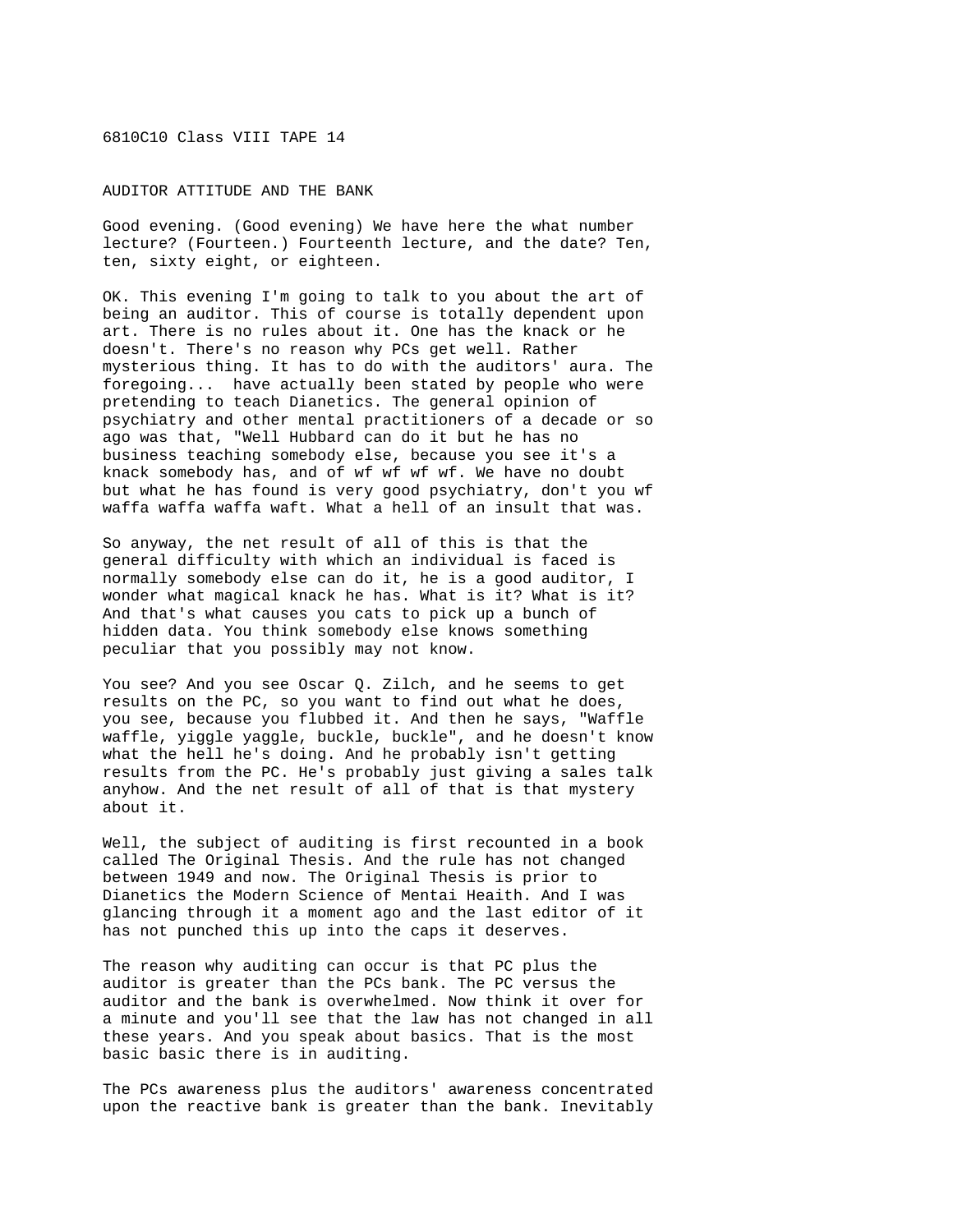and invariably. As an individual moves up into the upper OT sections, if he has made it into those sections, then he himself, all by himself is greater than the strength and power of his bank. This is peculiarly true then in the lower grades that it takes the auditor plus the PC as you would might add up ohms or volts or anything else, you know? Like the auditors volts plus the PCs volts are greater than the volts of the bank. Do you follow? It's that, you know? The auditors' apples plus the PCs apples are greater than the counter apples of the bank. Do you follow? It's just arithmetically true.

And if you have the auditor versus the PC, then it is the auditor plus the bank is versus the PC.

And he may already be only one grasshopper power, and so it's very easy to blow him down.

You can tell at once when the auditor is not with the PC, or when the PC, solo auditing, is not enough to blow down his own bank, because the TA goes low.

Whenever you see a TA sinking in an auditing session it is the auditor is versus the PC. The auditor and the bank are both united against the PC. And the result is a sinking tone arm. Now when the PC himself hits too much area in the bank that is a hell of an overwhelm of some kind or another, this is the solo auditor, his TA goes low. So in an AO you will very soon see C/S on sessions. C/S on solo sessions, where the TA taken on a two hand electrode system has sunk below 2, the PC has not adequately made it up through the grades to be greater than his own bank. And therefore he should be audited to straighten out his case, to remove the charge which stands in his road, to repair the grade we missed, to put in the rudiments that were out during all of those sessions. Do you follow? Now by putting in the rudiments, getting the charge off of ARC breaks and things he's had with himself, straightening him out, relatively simple. Nothing very, very complex. It's contained in the phrase at Class VIII, it's just fly each rud to F/N. The technique that is used is itsa, earlier similar itsa. Complicated, isn't it? Now if you however have ever seen a D/N, a dirty needle on the PC in the body of the session, your TRs stink to high heaven. Because the bank never makes a D/N all by itself. You can, immediately and directly then measure your ability as an auditor of uniting with the PC to handle his bank by the cleanness of the needle in the major actions of the session. Expect a needle to go D/N in the Ruds. We expect it to. We hit missed withhold it for sure will. But to have this happen in the body of the session means that the auditors' TRs went out. Now his TRs went out is another way of saying he ceased to be with the PC.

Now we can give you the cycle of communication. We can gave you all of the various actions which you have to do. But there's one action which remains with the auditor. Is he versus the PC? Is he on the other football team? Is the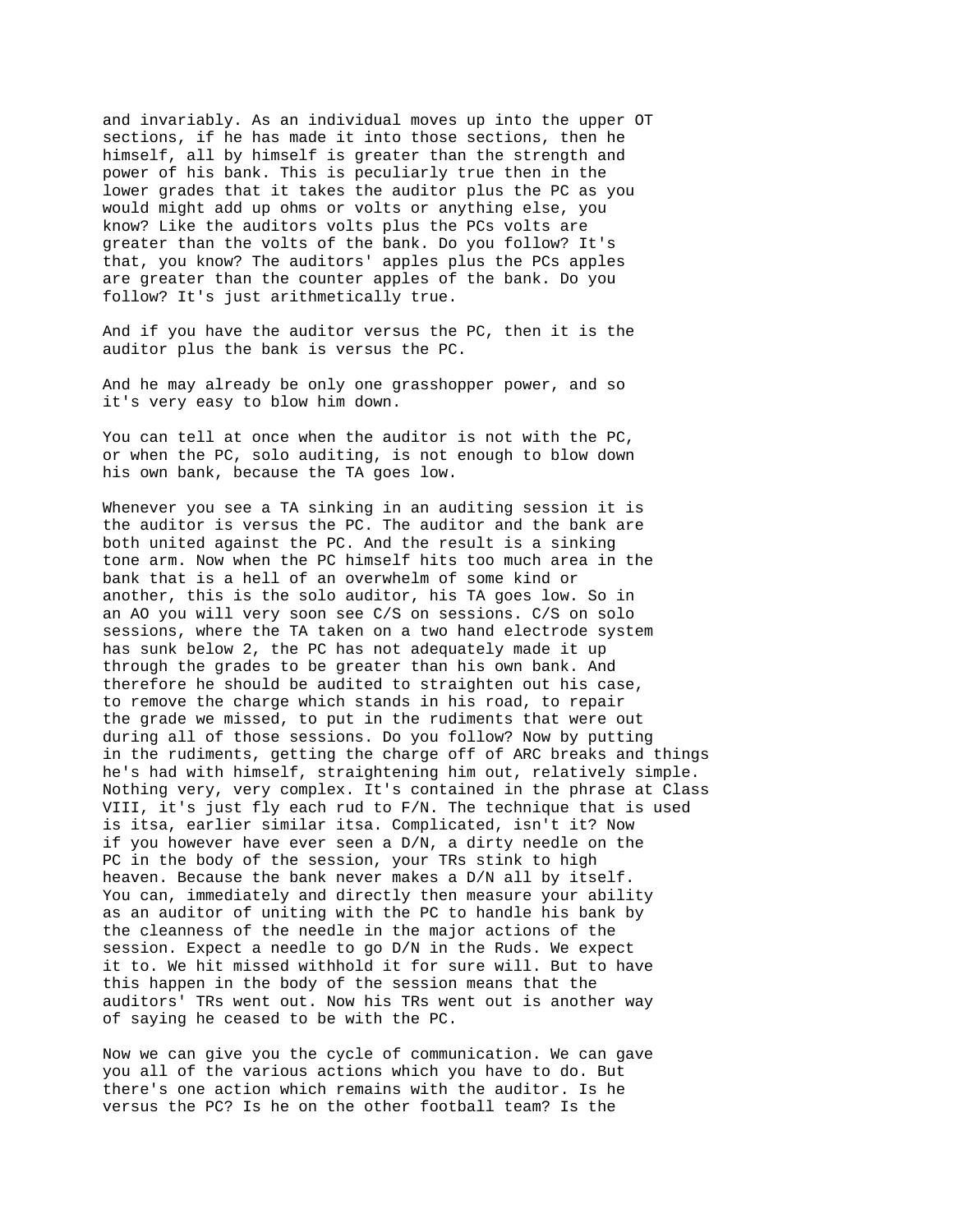cowboy somebody in the black hat sitting across the table from him? See? Is he trying to help the PC get through the bank or isn't he? Now I one time pulled a little series of stunts which were quite fascinating. I took in an HCG every time an auditor was going to audit a PC. I took him aside. And I pulled his withholds from the PC. And then sent him in to give a session. The funny part of it is that those who had withholds from a PC and who did not get them off gave a poorer session than the auditor who did not have, who had just had his withholds from a PC flipped out of the road before he audited the PC. We used to get very splendid sessions by doing this trick. I'm not recommending this trick. This was a research experiment. Because it simply meant that the PC was being audited by somebody whose rudiments were out on the PC. In other words the auditors' rudiments were out on the PC. He wasn't with the PC, he was withholding himself from the PC. Do you see how elementary that is?

Now I'm not saying that is always the case. I'm just giving you this as one little special example. Now you don't have to climb inside the PCs head, although I would expect a Class VIII auditor to be able to audit somebody at four, five feet, without saying a word, and if he really polished himself up well, to audit somebody on the other side of the world without any trouble at all. I'm not giving you anything esoteric. You'll find occasionally in trying to audit a body thetan somebody who has not been up through the grades and doesn't know what he's doing, can't make one move. He tries to make the body thetan move and the body thetan moves him. You know? Ho. He's sort of telepaths the body thetan to the beginning of the incident.

That's why they fall back so easily on patter. It's a wonder they don't pull up a chair on the other side of their desk to have the body thetan sit down in. Pretty queer. But there isn't any real difference between auditing a body thetan telepathically through the material he has to be audited through to blow him, and to straighten him out, and then those body thetans of course are straightened out, oddly enough.

There is no difference between doing that and auditing a PC sitting across from you in the lower grades. As you audit them you are auditing a composite. And the processes which you use are those processes which work on a composite being. The PC is himself. He isn't a cluster, as I've heard some people saying. He is a being, however, who is impeded and cross-ordered by a number of other beings who have caved in and who aren't in control of the body, but are just there. But now that's a telepathic action. Zoooom through the bank, and mfafmf, mfmfm. There's no patter involved in it.

Now if this guy is three feet away from him and is called a PC, he merely has the complexity that he's trying to audit a more composite being. And he should be able to make the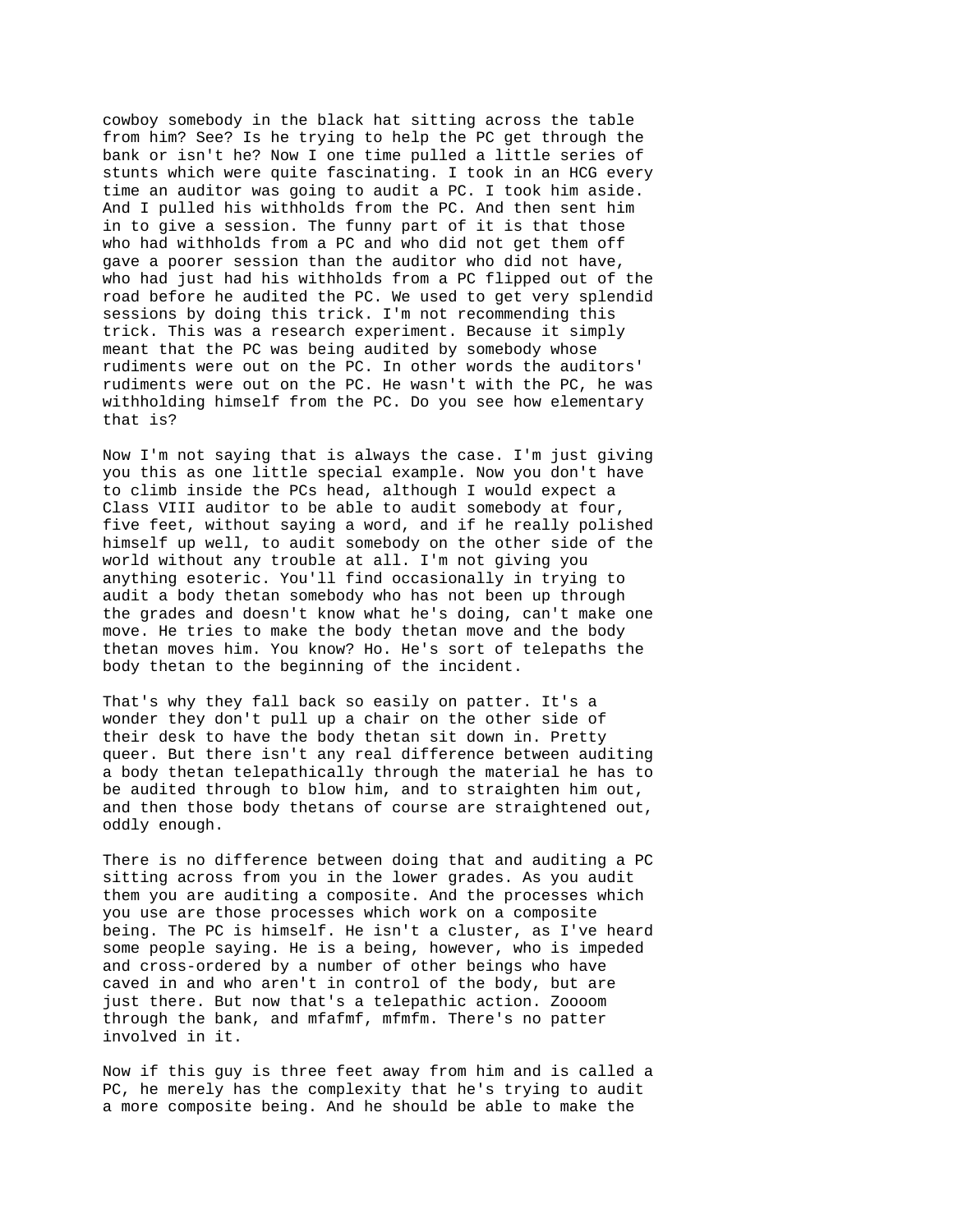PC do exactly the things he can make the body thetan do. He should be able to audit somebody in the next county. And why is it that I was always able to tell the auditor what the item would be before the PC listed it? It was no trick. It isn't even a trick of reading minds. But it is something on the order of horsepower. See what I mean?

So we take this fellow. He hasn't been up through the grades at all. He's just a fake. And he, "Oh yeah, well I got all my grades in Brisbane. Ha ha, yeah. Got my grades in Brisbane," and he's been through the Clearing Course, couldn't find anything. And so forth. And it all blew to F/N. And you all of a sudden get hold of him and he's got a stage four needle, that's going up tick, pow, tick. Ooh. Now the chance that he will be able to audit a body thetan is so remote that you may as well forget it. That's why the grades are arranged that way.

Now very often a person who has been audited well up through the grades gets to clear. There are lots of cases of this. Gets to clear, and he finds out there's some other beings here. You know? What the hell's this? What's this? You know? Well his reality has been raised up to the point of where he knows he's supposed to be, and some of those characters know they're running OT2 out of these beings, and auditing 3 is just a breeze. There is nothing much to it.

Do you follow?

This is, this is what's known as impingement and effect upon other beings. Now you will find here and there that somebody has tried to audit a body thetan that he has been mad at. It didn't work! And you get him in review, or something. And you find out that he has actually ARC broken, overrun, busted up every body thetan he had anything to do with. "You... I'll get you. Where the hell... Rrrr! Rrr!" Nothing happened. Or he got one awful kickback. He's auditing out of ARC. Did it myself way back when. Ran across somebody who was actually one of the R-6ers. And I thought to hell with you, bud. I ain't gonna audit you. And that was that as far as I was concerned. About four days later, why, he showed up again. He was awfully caved in. So I had to pick up the ARC break and audit it out. Do you understand? Auditing requires unlimited tolerance and charity.

Now you get somebody whose writing very evaluative C/Ses. I reserve the right to say this guy has simply fallen on his head. He has had too much waggle waggle and bug bug, and so forth. But if you will go back through the fellows' auditing, or go into the intelligence files you'll find out that I'm not picking it up on the air waves. He said it two days before in his auditing session. But you don't find me saying, "This is a horrible bum, this is a dog. He really ought to be shot but somehow or another we will audit him." Because the funny part of it is, he won't respond as a PC if you have that attitude in session. A C/S could have that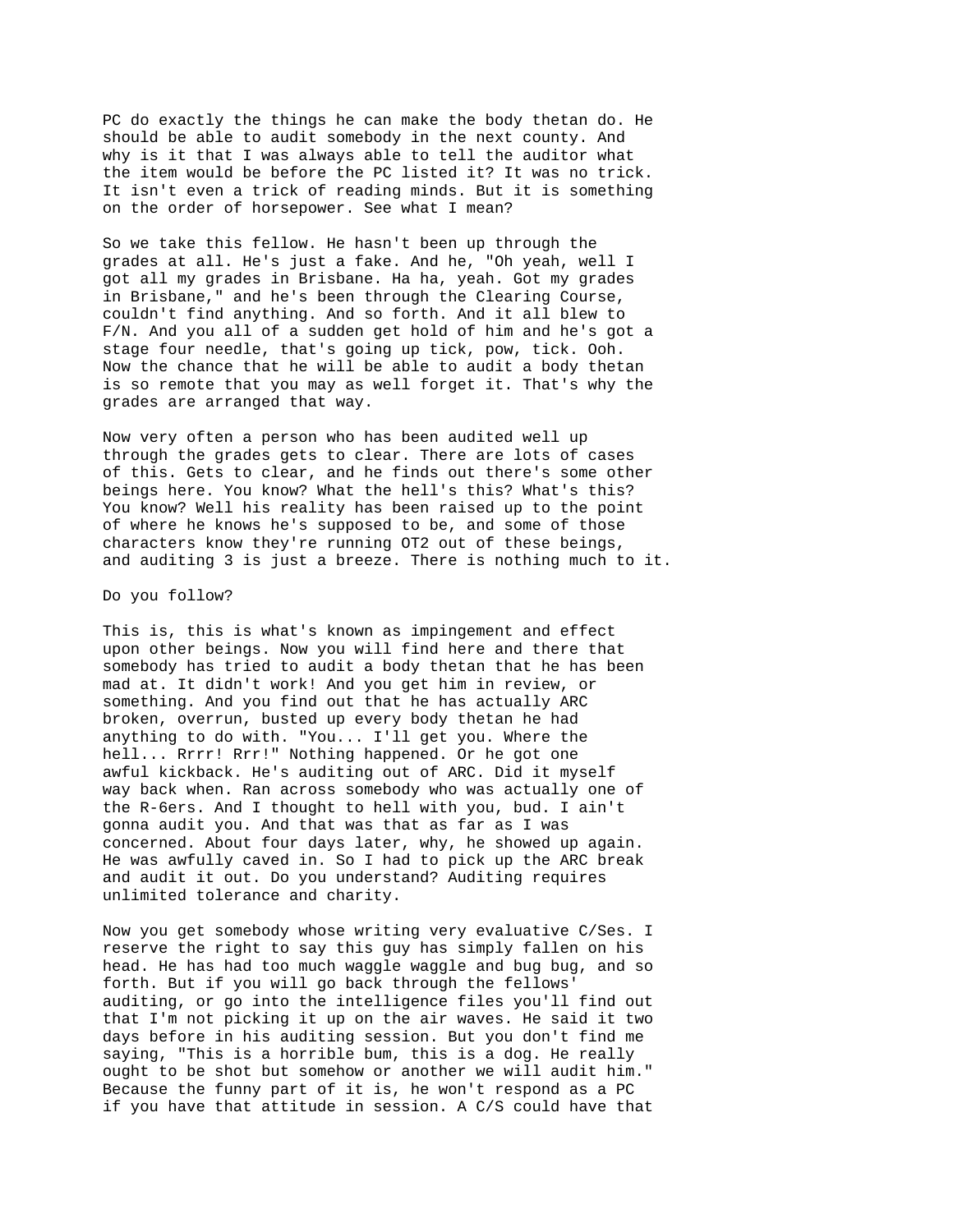attitude, but if he colors the auditors' attitude too much toward the PC, then you get auditor plus bank, versus PC. And the auditing becomes very difficult and very slow. Do you see where we're going with this? See? Well it's elementary.

Now nobody enjoins upon you that you've got to have a halo eighteen kw around your skull, or anything like that. It comes under the heading of the auditor who, the auditor should be able to say who he audits. And an auditor should be able to refuse a PC. He doesn't think he can help him is a nice way of saying he probably has overts on. He doesn't like him and doesn't want to have anything to do with him. Now that auditor auditing that PC is not going to get very many gains.

You're dealing not with an art. You're dealing with a very crystal clear proposition, that the PC can overcome and handle his bank if the auditor is with him, and the PC has a hell of a time when the auditor is not. When the auditor is against him it becomes impossible. Somebody auditing somebody in anger can actually spin them. I had a girl stumble into my office one time that had been audited in anger. Or I think she more or less walked for about, I don't know, something on the order of fifteen hundred miles to get to my office. Somebody'd audited her in a rage. Spun her. She had enough sense to go someplace where somebody could help her. I straightened her out, rather rapidly as a matter of fact. But then the auditor and the bank combined caved in a being that wasn't too well off to begin with. That's why my lip curls at the whole subject of psychiatry, psychoanalysis. Invalidative subjects. Psychology, man is an animal. This sort of thing. Because you see, I know they don't work because they bust the first axiom. It's not the first axiom, but they bust the first datum that was put out strongly on the subject of auditing.

Therefore it comes back to this. What is Class VIII auditing? It is auditing the PC with good TRs. Now, do you sit there and say, "Let's see now. I have to love this PC. Therefore I'm womp womp womp womp womp. You're gonna audit over a hell of a false line. All you gotta have is just willing to help him out, that's all. If you're willing to help him out you're OK. And if you know how to help him out you're very OK. And if your TRs are very smooth they will stem from those other two points. If your TRs are smooth.

Now this is very, very fascinating, and sometimes very bewildering. You say, "Well how would I know? How would I know?" I can tell you how I policed and drilled myself along this line. It might be rather surprising to you that I drilled myself along the lines of auditing. I have had to learn better than any auditor was taught that I was teaching any of the techniques or mechanics, the model sessions, the prep checks, the sec checks, had to learn the TRs better than those I was teaching. Naturally. And that I sat down and didn't drill them out of thin air.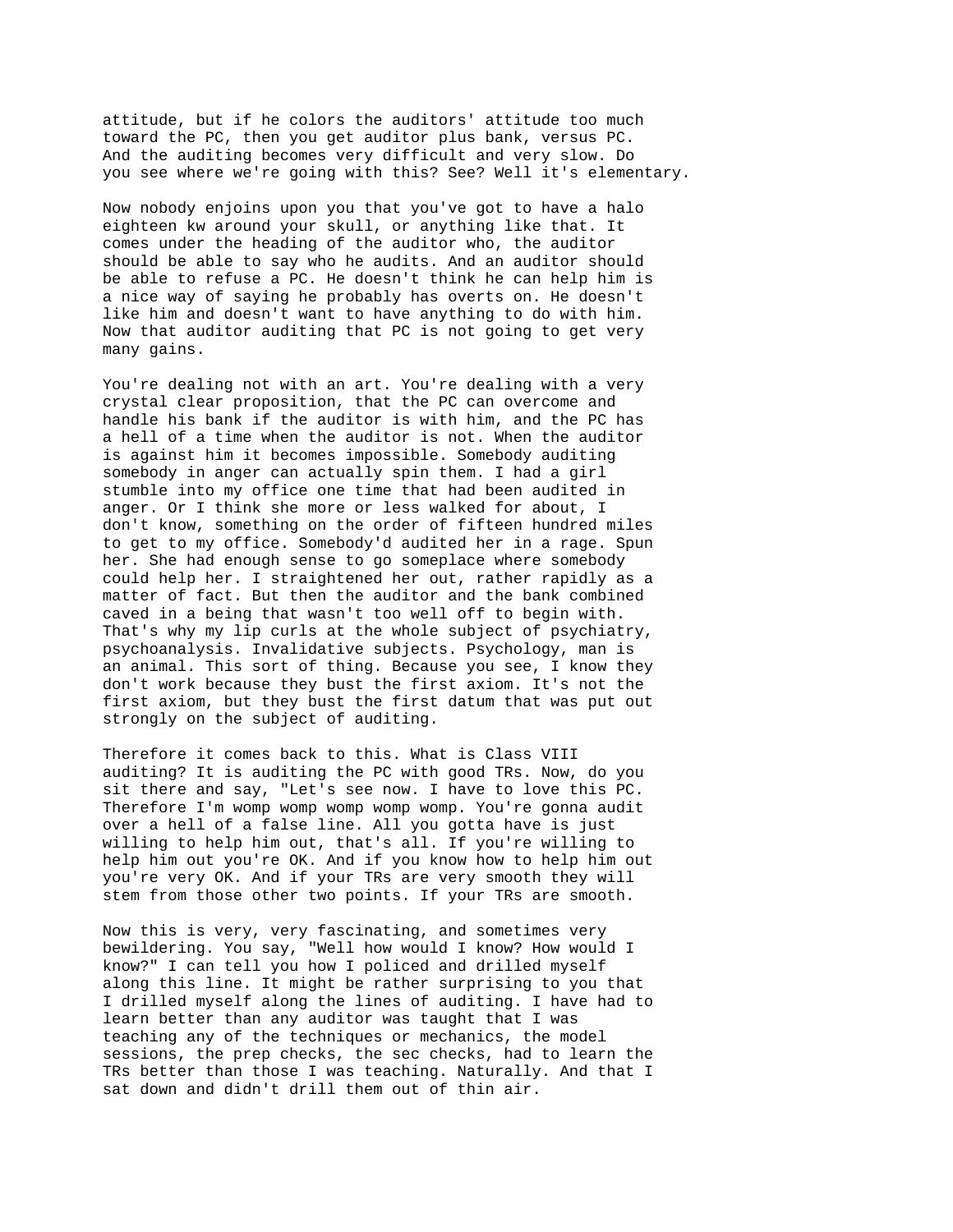But I actually did sit down and drill them. And every time auditing styles had changed, and they have, why I'd drill myself into the new auditing style. Well that's interesting. It's interesting to do.

I was getting good results on PCs in 1948, '49, '50. I was solving PCs other auditors couldn't solve. Not because I was doing something different. I was running engrams and so forth on them. I was running at a gradient they could tolerate. And I was very willing to help them. That was the main difference I wasn't in any contest with them. I was very willing to help.

Now, what, what was the difference? You can say comprehension of the subject. Well what comprehension is there of the subject? It's the same basics you know now. As cases have gone up the line, and as things have been learned, as grades advanced up along the line, why what I have known has been applied. I don't have any trouble auditing somebody at a distance. The only reason you don't, is it just hasn't occurred to you you could! And when you try to audit somebody into it at a distance, yes audit their Ruds out, and you don't audit them properly.

And they very often are stuck on the track to begin with. And they're also being distracted in various ways. But it can be done.

Now you can actually move an animal around on a time track in the wildest, and most imaginable fashion. Not because he's an animal, but because his time track is so different that it doesn't, in the least bit, bring any question about your imagining it. You are not, I am sure, on a greedy quest for bones. Nor are you terrified of your master beating you. Set when we run some savage dog backwards on the time track we'll encounter unmistakably what he is stuck in. It's often very interesting to see what they are stuck in. Most incredible things. And it is so different from a zone of one's own experience that one can evaluate what he's doing, and others. But this, this you could say is trick stuff. No, no it ain't, it ain't. It isn't at all trick. It is about as common as eating a dish of ice cream. Now you say, "Well I couldn't do that. I don't know." And so on. Yes. An individual who is surrounded around by a tremendous number of body thetans, his own case is shaky, his own rudiments are out. When he tries to do something or other he restimulates his own ridges or those of the body thetans in his immediate vicinity, and he doesn't get very far. In other words, he's introverted.

Now because a lower class auditor is therefore impeded, hence his extension is poor, you then teach him by form. You teach him by form that he does so and so, and he does so and so, and then the responses are so and so, and the responses are so and so. You teach him these forms and actions. Now the funny part of it is that no matter how good he gets, these forms and actions are still there. Do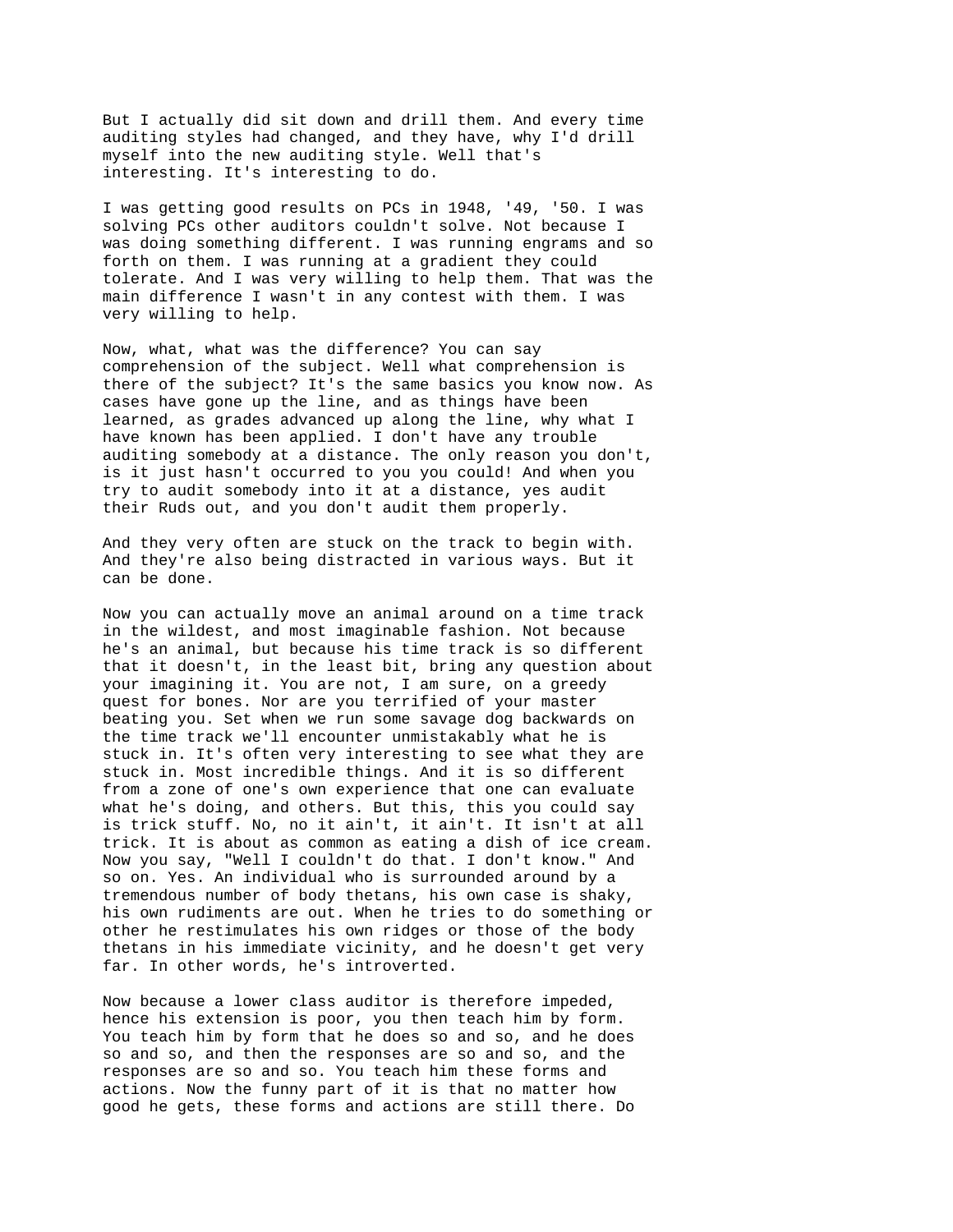you see the mechanics of it are still there: But you've actually given him something that he can do on a communication line. Now I'm not saying that you as a Class VIII ought to be able to run somebody through to OT6, or something of this sort, without ever speaking to him, without his knowing anything about it. This is not the game I'm talking to you about. But sitting across the table from somebody, sitting across the table from somebody, and this is the only point I'm making. If you get any other point out of this, wow. It's the only point I am making. Your intention is actually capable of holding him from moving on the time track. Particularly at his state of case. And you can hold him up and freeze him right on the time track.

You go out and try to audit somebody who is a very wog wog. And you'd absolutely be fascinated. You'd absolutely be fascinated. An auditor has always verbally been able to handle the PCs' bank and make it move around better than the PC. Always. Now you can actually establish a zone of freeze. "Well I'm going to help the PC, I suppose that doesn't register on him." You doubt he can get back that far into the incident. I suppose that doesn't register, huh? "Well I don't know if I can help you or not. I don't know if I'm doing right." Now get, get what somebody might be doing. I don't say that they're doing this. But think of what they might be doing. "Jesus Christ, I hope I've got this right. Guess I'd better catch up my administration, that's all. I've got to get this this time." And so on. "Well if he doesn't see how nervous I am about this, yes." "Move to the beginning of the, of the incident." If it doesn't register in his voice it's gonna register otherwise. "Recall", let me see, what the hell was the command? "Just a minute. Just a minute. Sorry. Uh, recall, what the hell was it?" Well now if your actions didn't make him nervous your think also could. You start running on a PC some time the same button that you've just been assessed on. Then you make an effort to stay into PT. And he can't go back track. See, we've both been assessed, let us say, on catfish.

See? And you say, "Recall catfish, ha?" And he says, (Laughter). That doesn't mean you should travel all over the time track, it just means that you should be free of catfish at that moment.

Now all I'm trying to tell you is there is a communication line there. It's demonstrable with body thetans, so therefore I'm talking to you in your zone, where you can grab a reality on it, that it's therefore three feet away possible, it's therefore, actually, a lot of feet away possible, and it's beyond range of sight, in actual fact. It is not something one does without knowing he's doing it. It isn't an accidental activity. It is intentional. I imagine somebody could be real kooky and be in some kind of a telepathic-type of rapport, but then you must be in some telepathic report from body thetans 'cause you can see their pictures. Well if you can see their pictures they're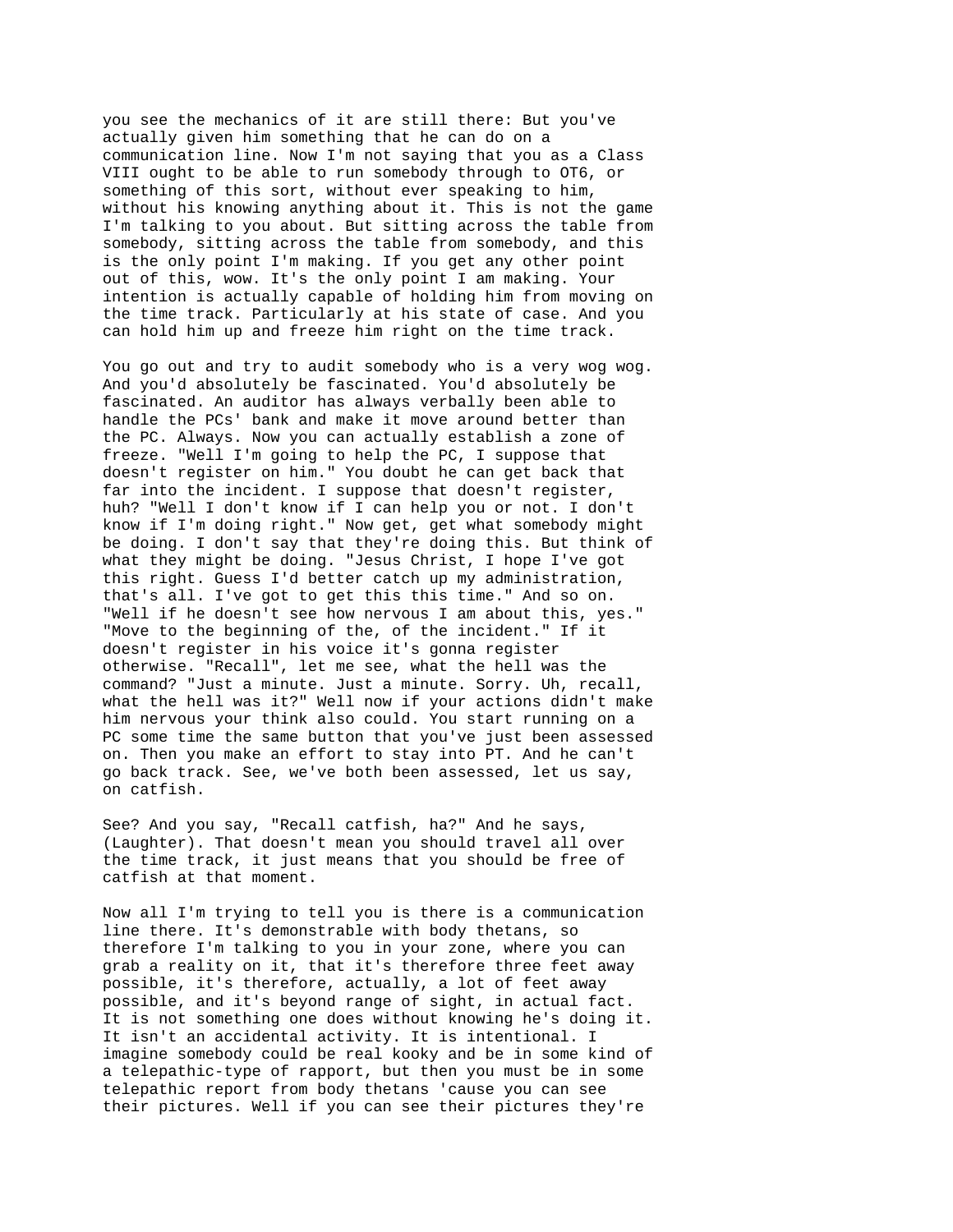## communicating with you.

Now you look at somebody who suddenly walks through that door. You don't necessarily see his pictures. Mostly because you don't look. But the point I'm trying to make is here, there is a communication line. And it's not because you are everybody and everybody is you, because that's a damn lie. It is a communication line. We use the MEST universe, and we use verbalization, and we use pieces of MEST to make the communication positive. One of the reasons communication has to be made so positive is elementary. That is because there's so much cross think here and there, it sounds like the Tower of Babel. All you have to do is walk into a crowded room where people are excited or upset, and you get a kickback from it.

## Obvious.

I used to think there was something terribly wrong with me because I didn't like people around who were miserable or unhappy or something, and I thought this was something wrong with me, you see, that is must have something to do with the restimulation of me, because of that.

This is way, way back when. I ran into this, and so on, and it'd make me feel miserable, you know? I'd look at this person, he'd be miserable. And I'd say, "Well god, I must have a lot of misery on my track", and so forth. You see how complicated it all was. You know? I had it all figured out, it must be restimulating some sort of an incident, and it's then therefore wha wha waffle waffle. Imagine my amazement one fine day when my reality had gotten up to the reason I didn't like to see people miserable is because they felt miserable. Very complicated, see? (Laughter) And it was something like fingernails on the black board or something. And then I came up to a point where I was perfectly willing to look at somebody who was miserable. And I didn't have to feel he was miserable. And I could feel how miserable he was. And if I got in that frame of mind I could also move him to a point of track, you know... Put him in some other point of track.

I had a big failure doing this one time with an animal who was barking and snarling and raising the living daylights. And I thought, "I don't like you. I think I'll move you into an engram. Make you shut up." Funny part of it is I did move him into an engram. But the funny part of it was I couldn't move him before the engram. And this puzzled me a very great deal. I pondered on this for a while. What was wrong here? Well it was because I was mad at him to begin with.

(Laughter) There was no ARC. I wasn't willing to help him, I was trying to ruin him. Every time I walked by, why he shattered my ear drums with a psychotic lot of yowp, yowp, yowp, you know? And I thought, "The hell with you, see, I'm gonna move you into an engram and shut you up." I moved him alright. He went in, he went into an engram, but then I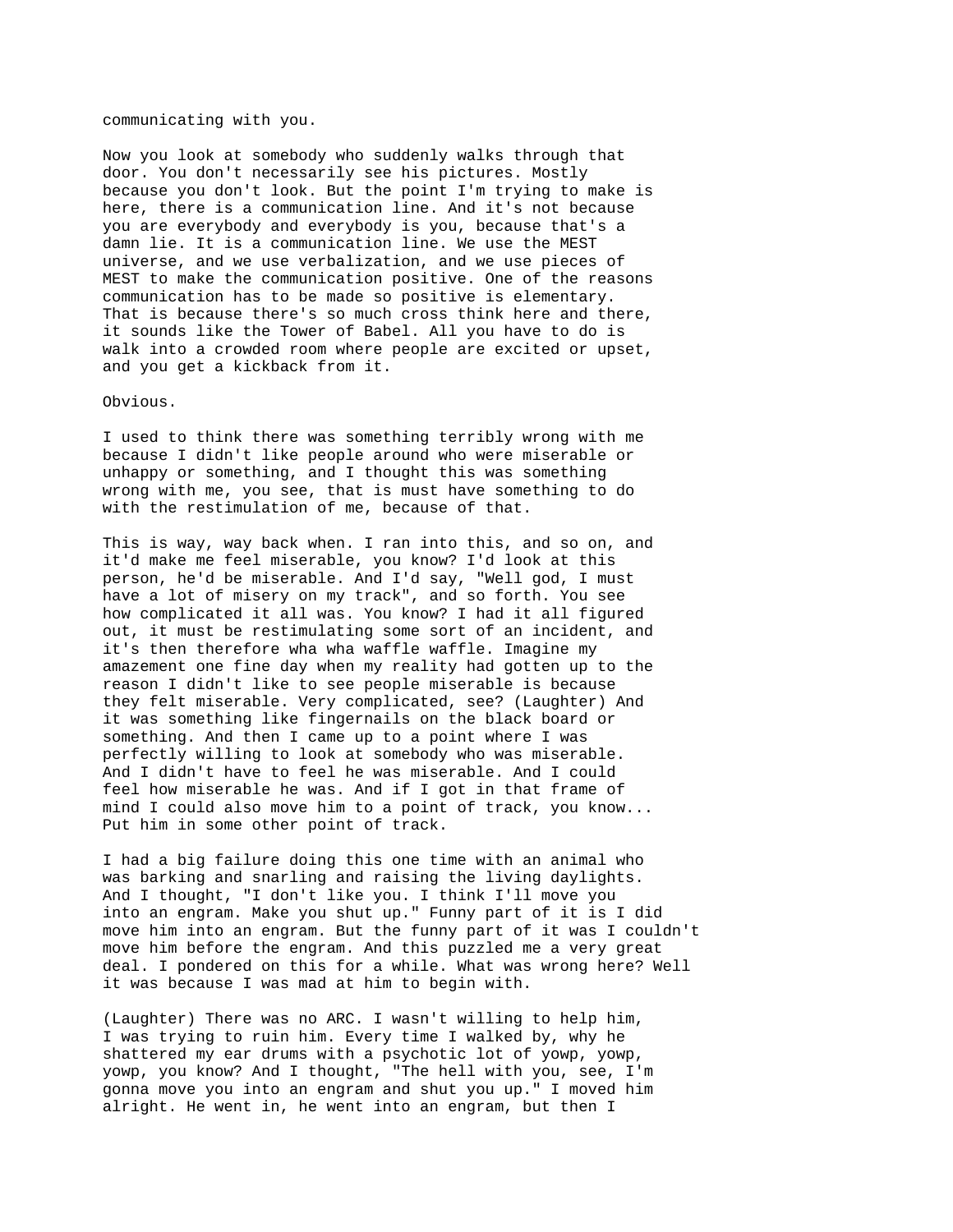couldn't move him ahead of the engram. I could restimulate something bad with him, but I couldn't restimulate anything good. I was mad at him.

So there is a communication line. And it is not very airy-fairy. At the level a Class VIII is you will start getting a reality on that communication line. Now you'll get a failure here and there of putting through a positive communication. You wonder why that is, and so on. The waitress won't come over to you, and so on. You start asking yourself what was your attitude toward the waitress when you tried to make her come over there? And all will be explained.

Now, therefore there is this thing called a communication. And it is a communication. Now communication goes on its' own formula lines, and so on. There are various types and ways of handling something. There's permeation, there's communication, there's intentionedness with the thing, and so on. These are all upper OT track facilities and abilities. They explain such weird things as engines run for some people and they don't run for others. And so on. Well the engine runs for somebody else, not because he's got any magic beam on it, because when he looks at the engine he knows, don't you see? And he says, "Well any crazy fool could see that you haven't got the throttle open. You know? You haven't turned on the ignition." You see? But how does he know that so suddenly? Well I'll give you some idea that actually woggle-boggles our own engineers. I can call the shots in our engine room without going into the engine room. And the engines run fine.

Once in a while I give up if it's too far away and the communication line is too bad, and so forth, and I've given the directions too many times, and they really don't get followed, and something else is happening the whole time while they're trying to put the thing out of communication faster than they're putting it in. I'll say, "To hell with it." See, I'm also willing not to win all the time.

Now if you're anxious, I'm not holding myself up as any model here, I'm just giving you a framework, if you're anxious and questioning your own abilities, then you see you've got to win every time to prove to yourself you're alright. See? I've gotta... And this in itself will cancel out a certain amount of communication. Now just in the last week, how many times have you spoken to somebody casually who didn't answer you? You see? Well it happens in MEST communication, which is MEST communication because it's very positive. Well it'll certainly happen on this other communication line. You don't have to prove to yourself you have these great powers. I get angry sometimes when a piece of MEST won't move. And then I realize what I'm doing. 'Cause that's why it won't move.

Now these, you're moving up into OT capabilities. These are not as complex. In fact they're much simpler. It is the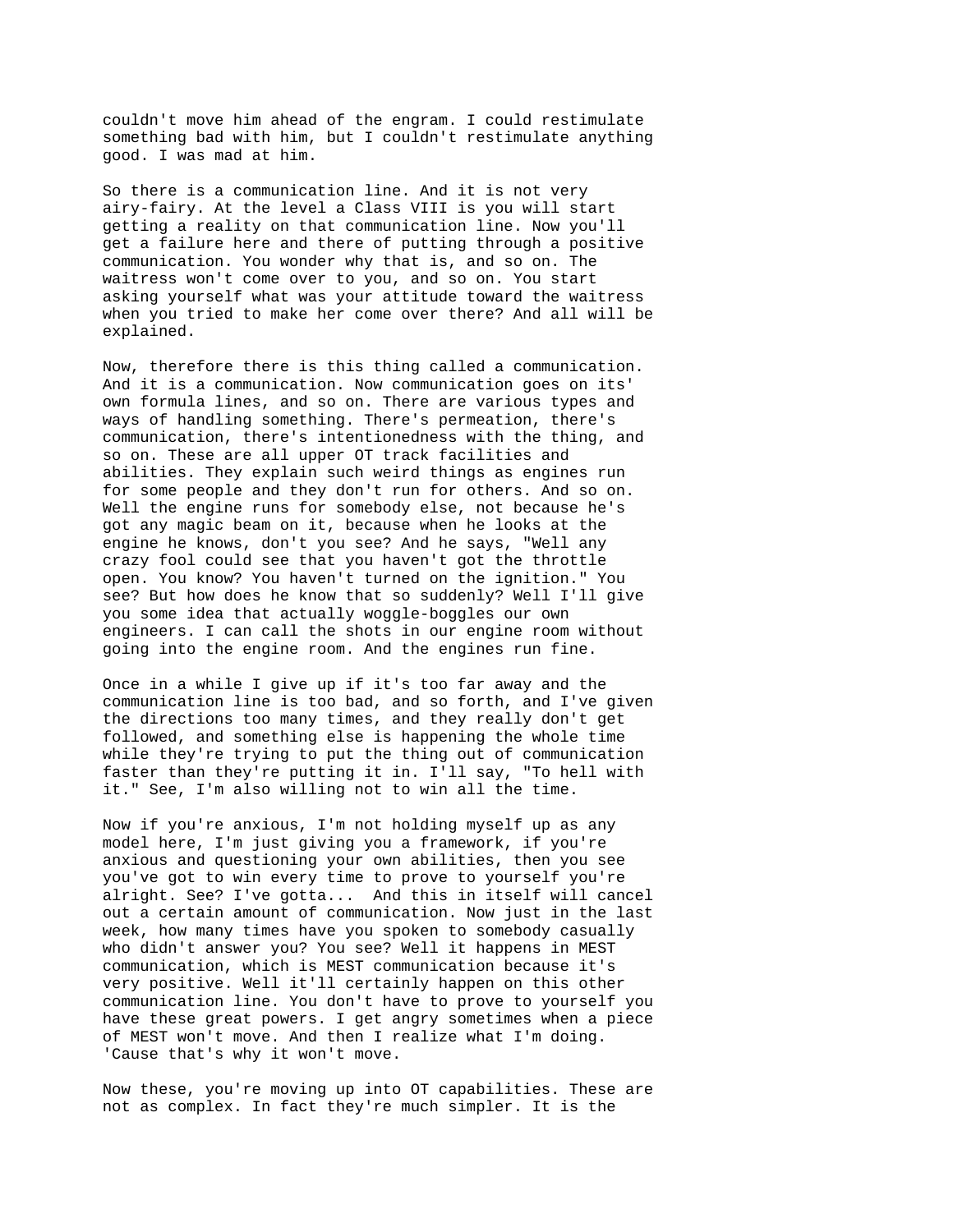additive of anger, the additive of necessity, the additive of pressing it home, the additive, the additive, the additive. Do you see? Now I can tell you how to mock up a planet. See? Any damn fool thetan can mock up a planet. The action is, it's too easy. You haven't actually scaled your effort down to a point where you can do it again. Do I start making sense' It's the effort and complexity.

Now you can get this idea. Well to mock up a planet, for Christ almighty. Let me see. It's got to have a core, and it's got to have swamp, and it's got to have wuf wuf wuf, wuf wuf, and then have veins and mountains, there's so much water over on the planet. Let me see. Now the proportion of the water should be about two-thirds to three quarters water, and the rest of it would be land, so that the atmospheric pressure, and that should be about three hundred miles, and it should be so, and so on, and... Aw nuts! Any damn fool thetan knows what a planets consist of. You know? It's just... You get it?

Now in studying Class VIII you are actually experiencing this phenomena with Scientology.

You've thought of Scientology as very complex here, very complex there. And very difficult and hard to grasp, and there's an awful lot of rules and it's awf awf awf awf awf, and a terrific amounts being demanded of you, and so on. And I hope you are learning at Class VIII level that the simpler it is the easier it is. It's very, that's a funny remark. It's, it actually isn't encompassible with words. It's just, well the easier it is the simpler it is, the things you have to know are very few, actually. And you just do those few and do those in simple fashion, it all comes out alright. It's a thing you experience. It's a thing you suddenly know. That's it. Pow, pow, pow, pow, pow...

Now you can keep a check on yourself how good you are. There is a way you can keep a check on how good you are. The length of sessions is inversely proportional to the ability of the auditor. The longer the session the poorer the auditor. The shorter the session, for a number of actions, the better the auditor. Actions successfully completed, length of time. How long does it take you to get through a C/S?

Now you say, "Well I don't want this PC because he's tough, and this other PC and he's easy", and so forth. There are no tough or easy PCs. They're just you as the auditor. He's at different levels of case. Some of them are worser and some of them are better. Alright, that's a hell of a way to fail, see? Some PCs are bad PCs, some PCs are good PCs. Nonsense. That isn't, nothing to it. It's not true.

Some PCs are at different grades than other PCs. Now you, when these grades are labelled, they're very often inexpertly labelled. We say this person is a grade four. I have seen some of the woggiest grade fours you ever saw,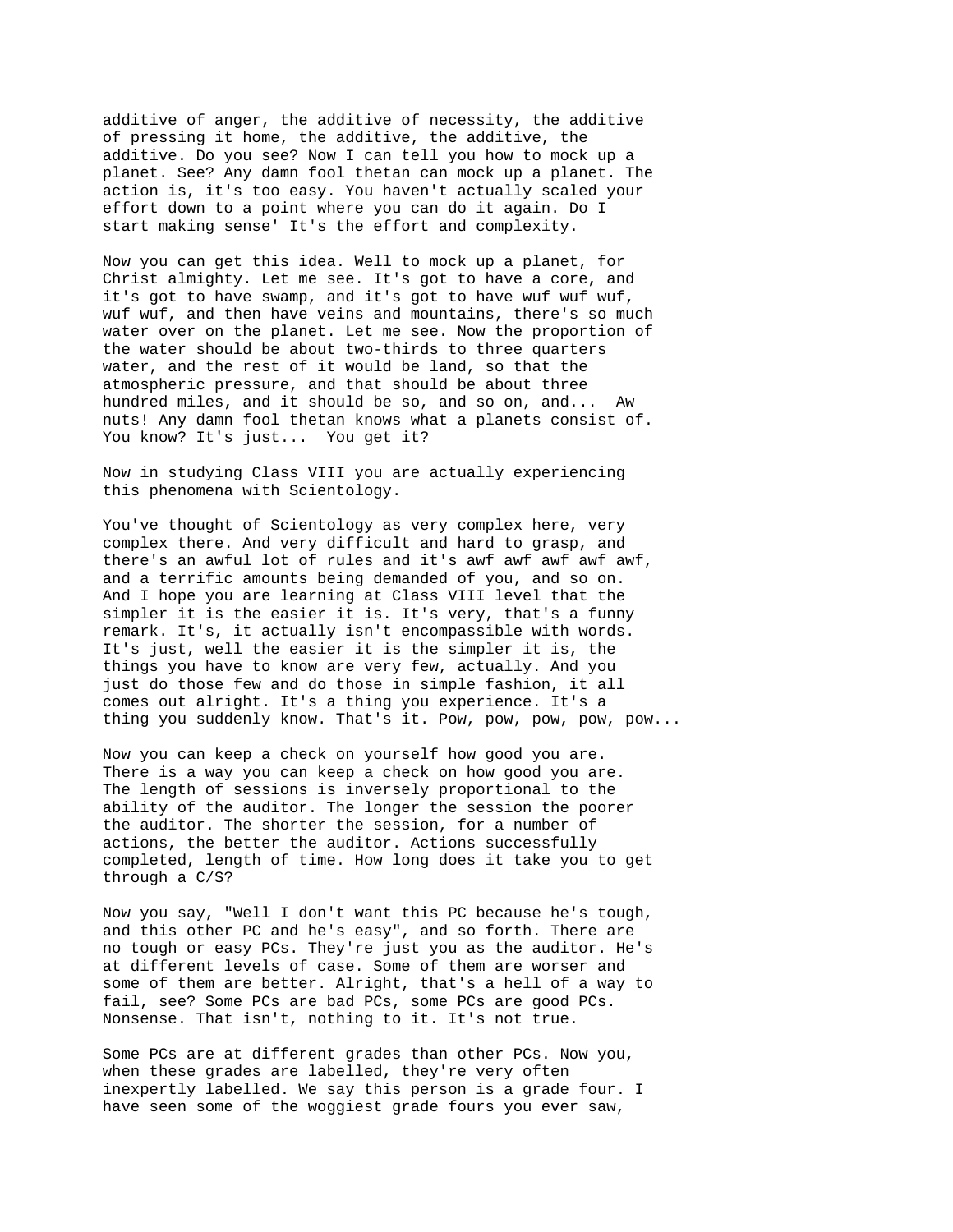and I've seen some of the highest tone grade fours you ever saw. Do you understand? And in the highest tone grade fours you ever saw, they were very expertly audited up through their grades, and the woggiest grade fours that you ever saw were not audited on their grades at all. And they were wogs. And somebody'd given a lick and a promise, hadn't even, you know, really, they never even sat down. The worst ones off had never been in the auditing chair at all.

Somebody comes along, therefore the falsity of grade assignment gets in our road in the estimation of the case. And you are gonna be surprised sometime to find a person who is allegedly at OT 5, who is not in actual fact even at ARC Straightwire. The phenomenon actually can occur. All the grade auditing was done on a body thetan. And he's gone. (Laughter.) It isn't often you will find this.

But actually the difficulty of the case is simply where the case is, how charged is the case, what grades and actions have to be put in on the case. That's all. But that, that's the only difference amongst cases. Then once you get that straight, why you're great. Because yours is not a social response. You're not being responsible for his social conduct. You merely know that after he has been audited he will fall on his head ethicswise if his auditing was incorrect. And this is usual. You get into trouble with ethics if his auditing is out. You could almost show this. If you want to get somebody in trouble with ethics, why just give him the wrong item on a couple of lists, and let it go at that, and they'll wind up over in ethics all too frequently. You can determine it to that degree.

Now that doesn't mean everybody in ethics has been badly audited. Their life has been badly lived. Very often. Their rudiments have been out too long in life. They are living over outrudiments. And they'll get in trouble with ethics.

Now what, what then, what then is one striving to achieve? He is simply striving to achieve simplicity. He is striving to achieve not a fixed attitude, but an attitude which will not impede the PC from making progress. He doesn't even have to really be helpful. If fact you can get so helpful you wreck the PC. But your TRs mustn't, at least, impede the PC. And now, there's another method by which you can check up your own auditing ability.

Back around '62 I was working with this method - It's a very interesting method. If you get a D/N on a PC while you are handling a major action you stink. I mean to put it crudely, because it's crude. If, after you have left the rudiments, and are into any major action, you were to have appear before you on your meter a D/N, you stink. Your TRs are out. I've checked this out very thoroughly. I can guarantee this. There isn't an engram known to man or beast that can turn on a D/N. You can run a person through engrams by the hat full, and they won't turn on any D/Ns. The read might tighten to a bit as he thinks the think, but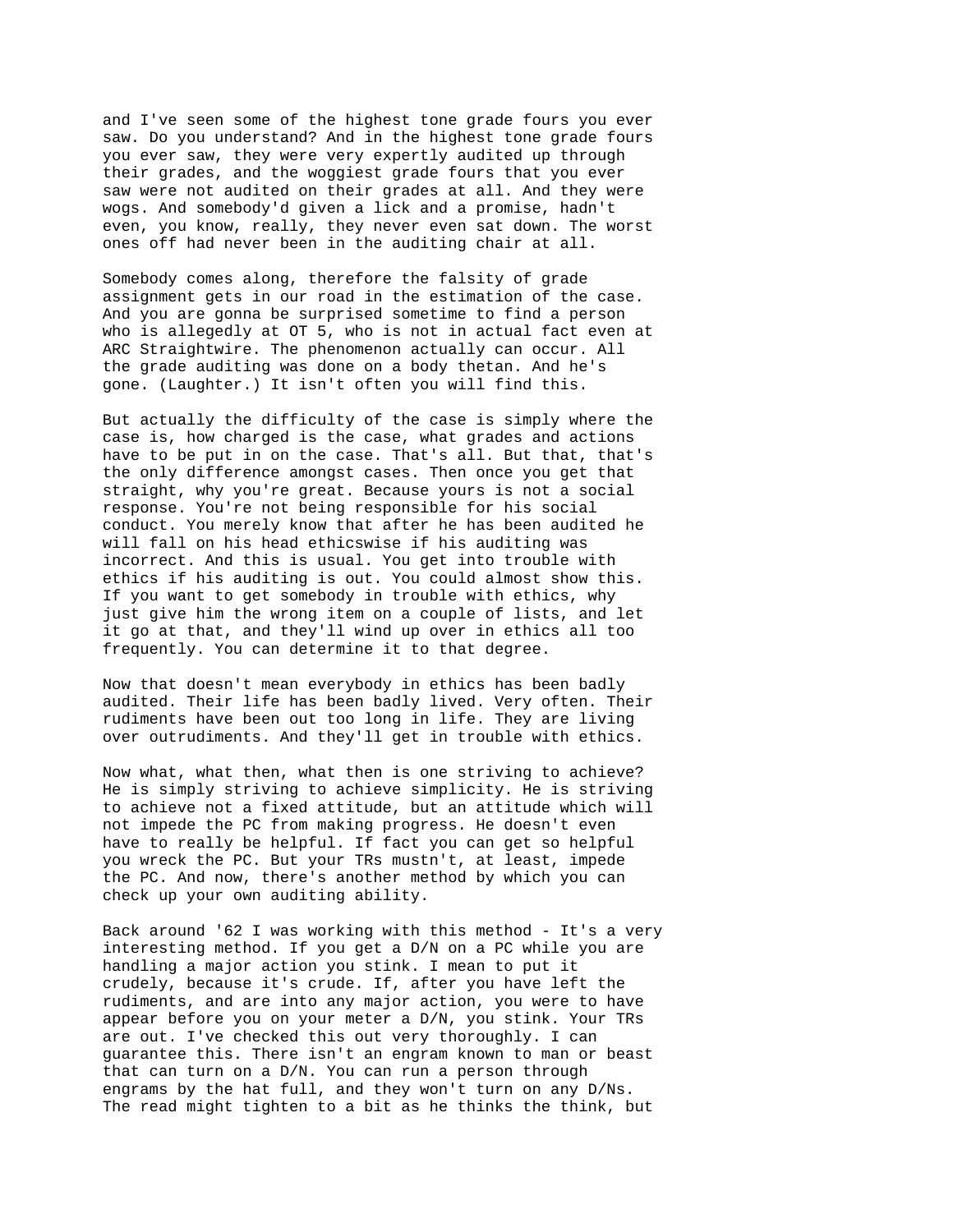actually it just flows along.

It never goes D/N. The only person it goes D/N on is the auditor.

It works like this. You can check it up. You can check it up yourself. You see a little tick of the meter, you haven't given it a chance to go D/N. It all of a sudden goes tick, you did something or other, and there's that tick. Now you can get in the way of the PC doing this, too. But if you were to ask the PC at that moment, "Did something just happen that upset you in any way?" The PC would say, "Yes." And it'd blow off. You can keep track of your own TRs, man. If, in TR drills, the needle dirties up in any way whatsoever, the auditor is goofing it. If any D/N turns on during a drill you've goofed it.

Now if your ability to audit, your willingness to help the PC are there, the PC is not an unmanageable, unpredictable thing. It would not be good to do so, but you could even set yourself up the problem of pushing him through it with his ruds out. As a matter of fact, the perfect auditing session is one in which the auditor is not even faintly lntuded into the pcs' attention. The PC is totally unaware of the auditor or the environment, and is only aware of his bank and his action. And that makes the fastest session. The most expert session are that one which has the maximum gains. Not aware of the auditor at all.

So if the auditor's trying to show off, or do something or other that is interesting, or interest the PC, or all kinds of kooky things the auditor could do, they're all simply distracting. So the best TRs are those which distract the least, and get the action done the most smoothly.

So if an auditor's willing to help the PC, and if the needle remains clean and flowing, you haven't got anything out. The PC just gonna go along just great. That's your own self check. I give it to you as...

It's all very well to have other people blowing down your necks, and things happening to you because of this, that and the other thing, but the truth is, the truth is that you are probably your own most savage critic. Probably your own most savage critic. Matter of fact I, possibly you could look forward to the time when the auditor goofs in the auditing session, when he ends off the session, why he runs out and jumps overboard. (Laughter)

The upshot of it all is simply this. That if you yourself do not have an awareness of what you are doing, and a critical eye of your own actions, it is improbable that you will ever improve.

You can be persuaded, however, to have a critical eye towards your own actions. One is not trying to introvert you. Anybody who learns to audit in this school, the Sea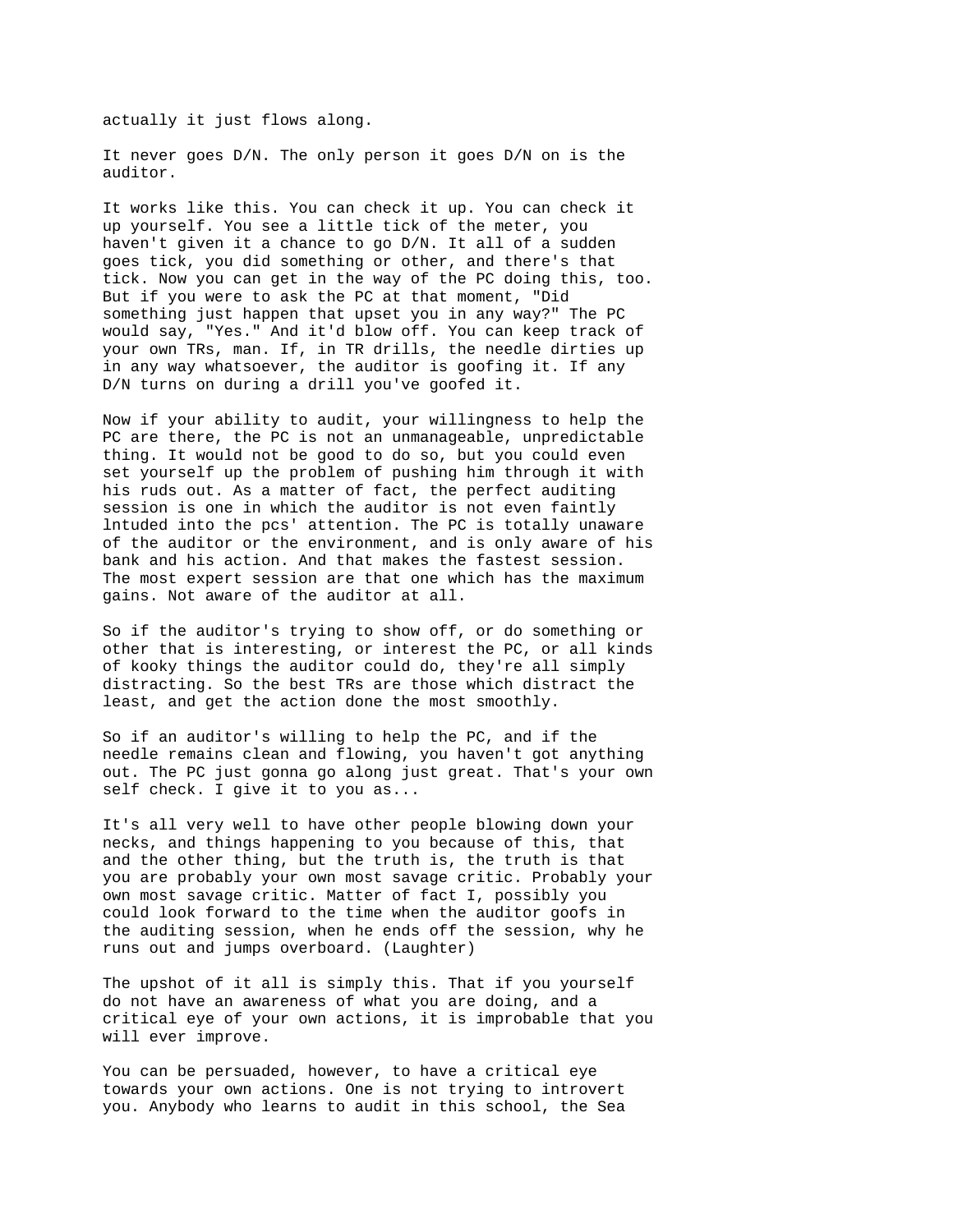Org school, is never likely to let go of it, or be scared of anything when he finishes it up. Because we are now at the moment down in the ancient civilizations, and so on, it is quite amusing to realize that we are also practicing the stoic philosophic school. The stoic was able to endure.

Now with that preliminary there is a thing called auditing presence, there is a thing called auditing intention, and there is a thing called TRs, and the conditions of the session are those which I've just described to you, and are in actual fact no greater than those I have just described to you. They do not exceed those things I have just described to you. There aren't a hundred and fifty nine thousand others. Those are the conditions and attitudes of a session.

Now when you add to that a meter, and when you add to that administration, you're making a sort of a one man band action. Correct? Now if you had any difficulty handling an E-meter, or any difficulty with an administrative action, you are, of course, detracting from the amount of cool invested in the session. An auditor has to be a sort of a one man band. He's got a meter to run, and he's got administration to keep up, and he's got a PC to handle, and he's also in charge of the whole environment around him, which many auditors forget. And as a result it is a multiple of actions.

Now let me tell you how you make a multiple of actions become simple. Is you learn to do each one perfectly and then learn to do them all together. For instance, just to put a ridiculous line on it, if there was any difficulty, sometime you eat these eskimo pies and things like this, and they're very hard to eat on a summer day, without getting them all over your shirt. They melt.

When you bite the chocolate, why the inside squirts. Requires a bit of skill to eat an eskimo pie, so as to one, be able to eat all of the pie and not leave part of it on the ground, and to keep your shirt clean at the same time and not get it all over your face. That requires a certain amount of skill.

Now it requires a certain amount of skill to fire a sub machine gun. To get any accuracy with a sub machine gun it usually has to be supported with two hands. One sights along it in some fashion or another. He does this, that and the other thing. But if he was going to be doing something else at the same time he had certainly better learn how to handle a sub machine gun rather easily. So, if you could learn how to eat an eskimo pie and fire a sub machine gun with deadly accuracy into a target at the same time, without getting any eskimo pie on your shirt, without shooting anybody else but the target, and all the time with tremendous aplomb. You've got an action there which is less complicated than auditing. You have to recognize this, the fact you've got several things to do. But a thetan can do several things at the same time. If you don't believe it,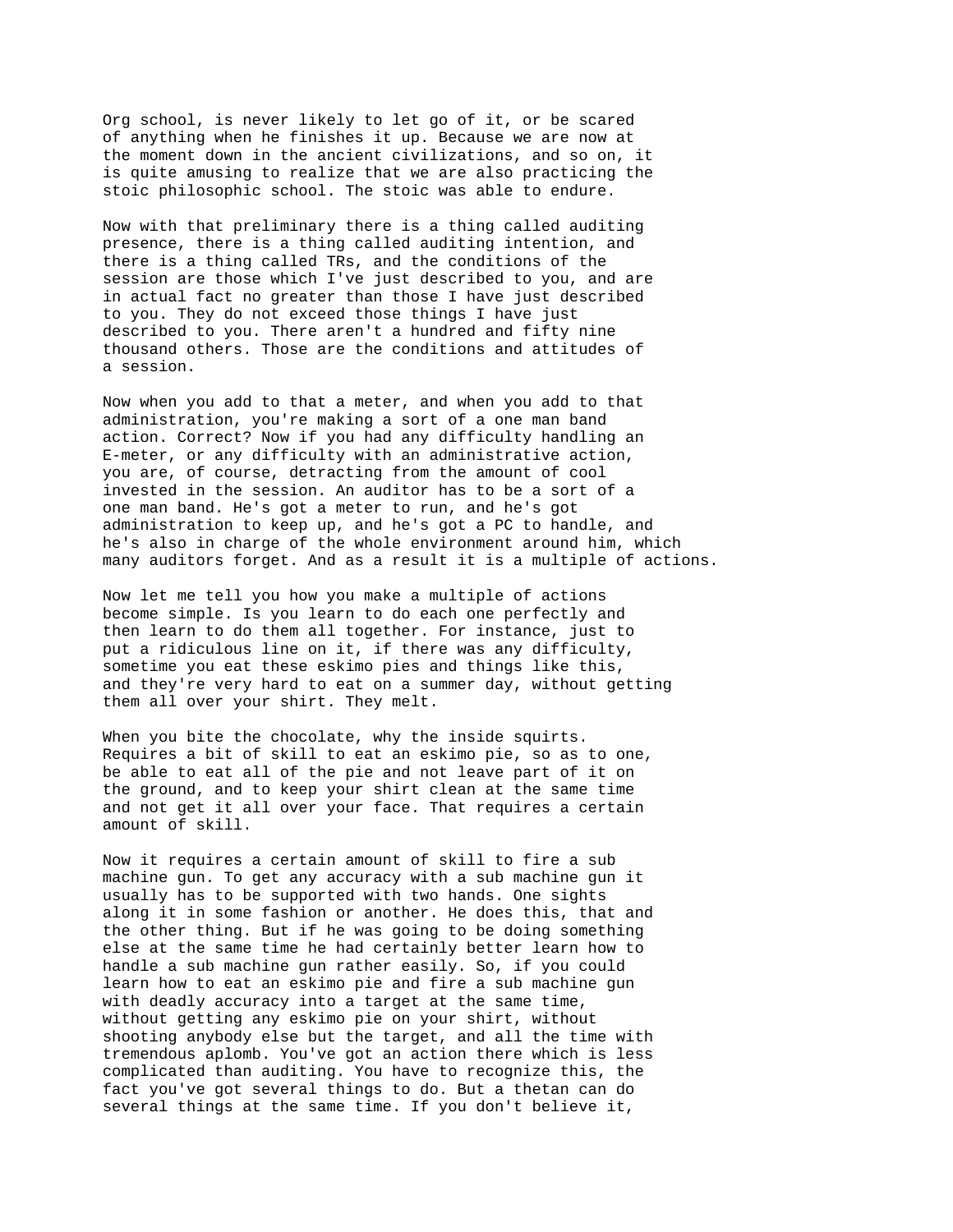hold up your hand and look at it. Have you any idea of how much, how much think and action and complexity that requires? I suppose you think your muscles do it, or something. If you're not very far up along the line you will. You'll think, "Well I flex my muscles, and then I... " and so on. How is it that you could bring up your hand and open it? Why does the thing happen to open? Do you see?

Now you've educated yourself into believing that you have to have this hand in order to open the cover of something. I don't know what's wrong with you, because you can just as easily intentionedly open the cover of something with intention. Except you have to be able to permeate the cover to the degree that you're willing to permeate your hand. That... I've given you some stuff out of 8. Actually this is all the trick there is to moving MEST.

So at first you would say, "Oh my god. How would we reverse the polarity of the Empire State building?" In other words it seems to be a big problem. It would seem to be very difficult, and so forth. But in actual fact it isn't until you recognized the difficultness, not the difficultness of it, but the complexity of it and the simplicity of doing it, are the two things which you recognize simultaneously, and at that moment you could do most anything with the Empire State building.

This is all germane to auditing. In a Class VIII auditing there is then a style. It's an effortless one man band that goes like the mischief and gets it all done and does it all very simply and brings it all right out at the other end. It adds speed and a deftness to the ability one already has.

But it also requires that one recognizes the simplicity of what he is doing before there's real speed and a deftness suddenly come to one. There isn't very much to know. And that's the trouble with it. It's almost too little to know. So it's hard to grasp. The feeling there must be something more to it keeps intruding on the fact. And all of a sudden fuff... you do it. Very easily.

Now so much for the attitude of the session. The case supervision of the session is what is audited in the session. That is what is done by the auditor. And there are certain standard things which make Class VIII Class VIII. And that is that you insist on nothing short of perfection.

We leave the ground of "the auditor got away with it". We leave that utterly. Almost to we don't care what the final result was, if it was done wrong it was wrong. There is no optimism, because I can show you in the long run that every session that is done wrong gets a PC who falls on his head eventually. Your errors of session multiply. And they multiply and they are very, because you're auditing smoothly you're auditing quickly, something like this, and all of a sudden you make a bungle. Baaa. You're the guy carrying a flask of TNT in your hip pocket.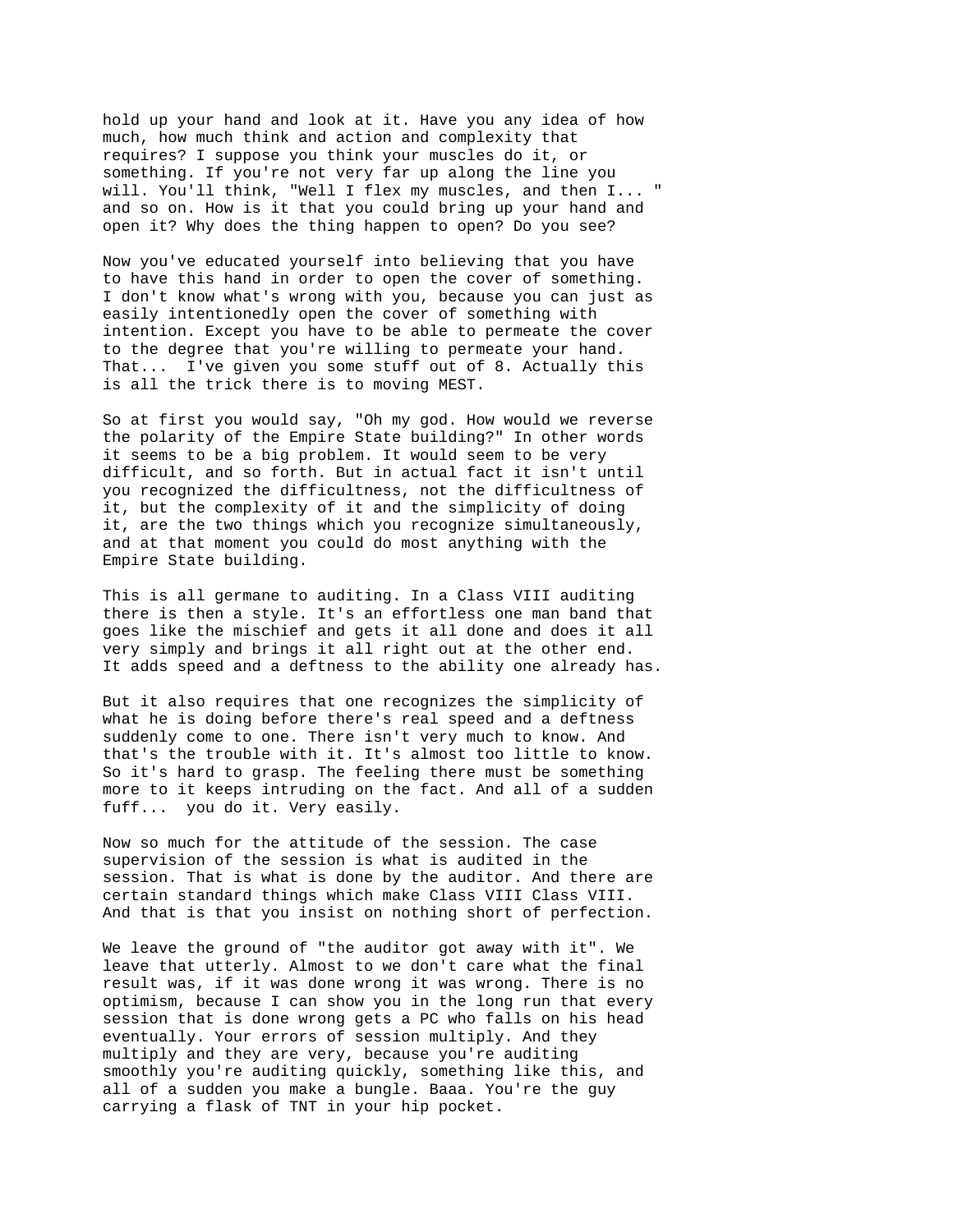Nearly all soup men in oil fields drink it in tea cups and that sort of thing. They think it's TNT soup. They handle it in the most wild and peculiar fashions. And they faint if they see anybody else even going near it. They themselves know they can handle the stuff. They themselves don't worry about it any. But they recognize that if they have dynamite, the soup, it is very explosive.

Now you're auditing rapidly, you're auditing with intention, you're already auditing above the ceiling of the person to resist the auditing. You already are in a case state that can put a person almost anyplace you want to put him on the time track, just by plain think, and then you flub.

The only answer to it is you gotta be perfect. If you're gonna audit with that much velocity you're gonna have to audit perfectly. There must be no flubs. So it is flubless style.

Now when we look over, when we look over a well done folder it might seem rather mysterious what is in the folder. We see a C/S, something on the order of, the C/S on this particular one is, G/F, green form. And you do a green form to first F/N. You don't do a green form to the second F/N, the third F/N, the fourth F/N. It's done to F/N. So it's your case supervision is only necessary G/F to F/N. Now you haven't seen too many green forms being handed out, and the real reason you haven't seen them handed out is most people coming in have already been green formed up to their teeth. It is not the green form is out of style.

They've just been green formed to their teeth.

Now you actually, as a person starts to hit the upper strata of auditing where he has been badly audited early on, you start at once to be cautious about lists, about getting him to list. I'm not talking about assessments. You start being cautious about getting him to do lists, and so on.

That's good C/Sing. You can run all the damn lists you want to in the lower grades, you see? But you start getting cautious about lists, particularly if you don't have the PCs full listing background. If you could go back to the basic list on the track and correct it, that would be great. But you very often can't do that. Sometimes it's above the level and ability of the auditors you have auditing for you, to go back and correct the first list ever made on the case.

And a list, then, at the upper levels been done too often, becomes a risky action. You're putting the PC at risk. All he's got to do is get a couple of wrong items, and he'll throw into restimulation the earlier list. So you, as a case gets on up into the higher levels, the continuous ordering of a G/F, G/F, G/F, G/F, G/F, to hell with it. He's had G/Fs running out of his ears.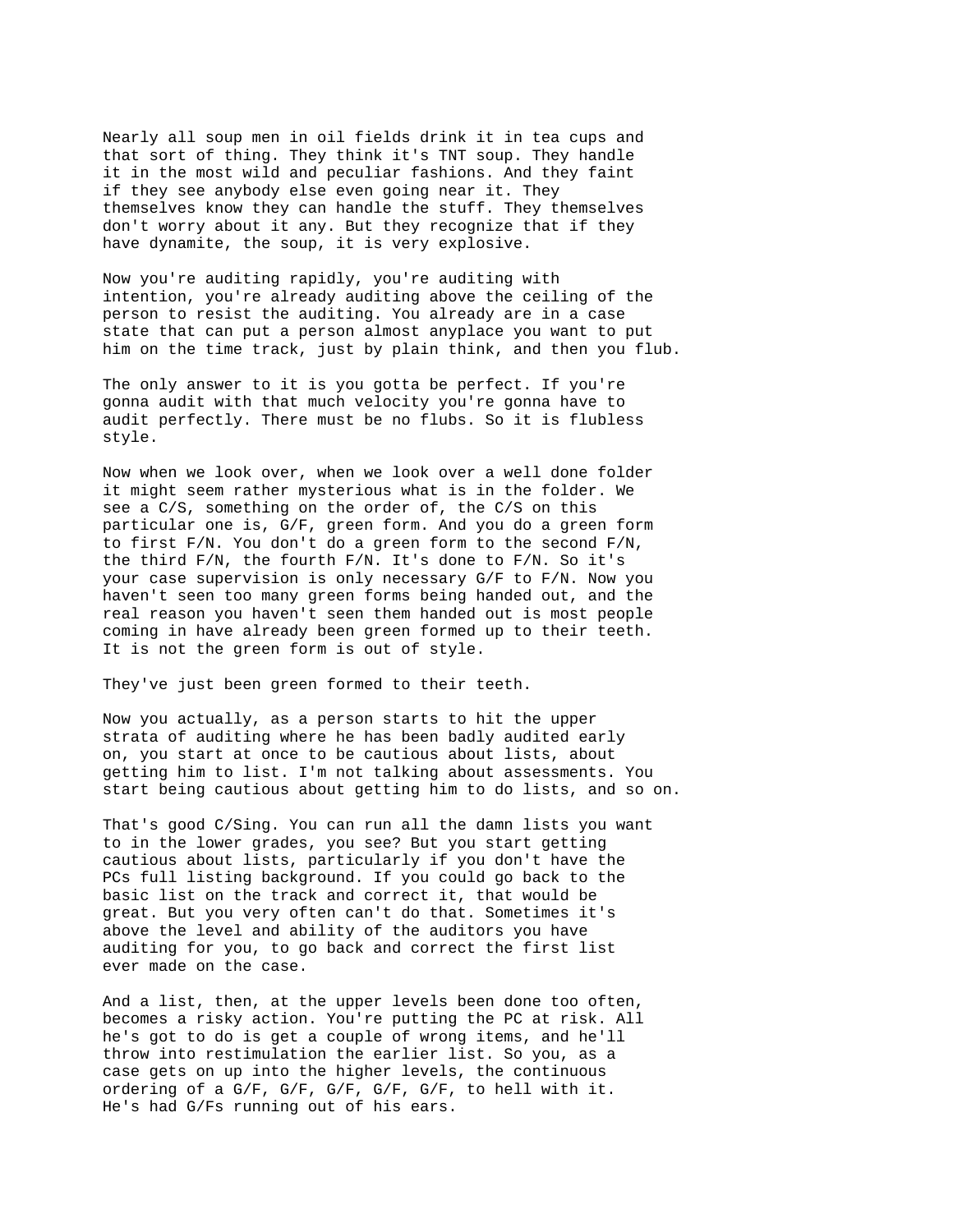Do you see? But it's a common action. There's nothing wrong with it. But you have a tendency, if you're doing C/Sing, to look through a folder to find out how many G/Fs this character has. You know you haven't got the full folder - You never do There's always part of it in Spokane. You look through there and you see lists. Here's a great list. Oh, that was a good one. Oh, dear god. Where the hell did this list come from? (Whistles). Jeez, I never saw that in this folder before. I have just opened this folder at random and I have found a one, two, three, four, five, six, seven, eight, nine, ten, eleven, twelve, thirteen, fourteen, fifteen, sixteen, a sixteen item list, which has been nulled down to the fifteenth or down to the twelfth item, and it had left in one, two, three, four, five, six, seven items reading. This is listed by the PC, not a prepared list. And it's a squirrely list. I wouldn't know why anybody would have listed it. It's give, quote "me" unquote a name. And it's a sixteen one list. He's had the PC write sixteen items, and one, two, three, four, five, six, seven stayed in. And he gave the PC one. Ahhh.

Now, when you're doing case supervising work you look into these things and you very often see this sort of thing. So, you give some sort of a C/S along this line. You know that you haven't got the folder. The person's been around for seven years and this is only two years ago. It was only last year, actually. And you think you've got... That was the earliest list.

That's the earliest list in this folder. The person's been around for ages. So, obviously it isn't the earliest list on the case.

Now we probably could correct that list. But now we're going to get into some kind of a fire fight, because that's gonna restimulate this, and it'll restimulate something else, and it probably wasn't in restimulation anyhow, and the case has long since more or less forgotten that list. Do you get the idea? He we start correcting a list which is a late list, and then we try to correct something else, and we look through the case and we find that the green form on January 27, 1967... God. Look at this green form. LOOK how far it went. Didn't F/N. This green form was not run to F/N. Now that's something else you could restimulate. Now you could run a green form, but here's a backthere green form that didn't F/N. Here's a list that is absolutely kooky. See? You're getting locked out as a C/S. Those are very ordinary actions. See? Listing and nulling, green form, ah boy. We start canceling them out. Get the idea? Here's green form after green form after green form, list after list after list after list.

The way we actually approach the thing is, go back to a time when the case was running well.

How was the case running well? Well the case rehabbed like a bomb on the twenty fifth of September. See? F/N, F/N,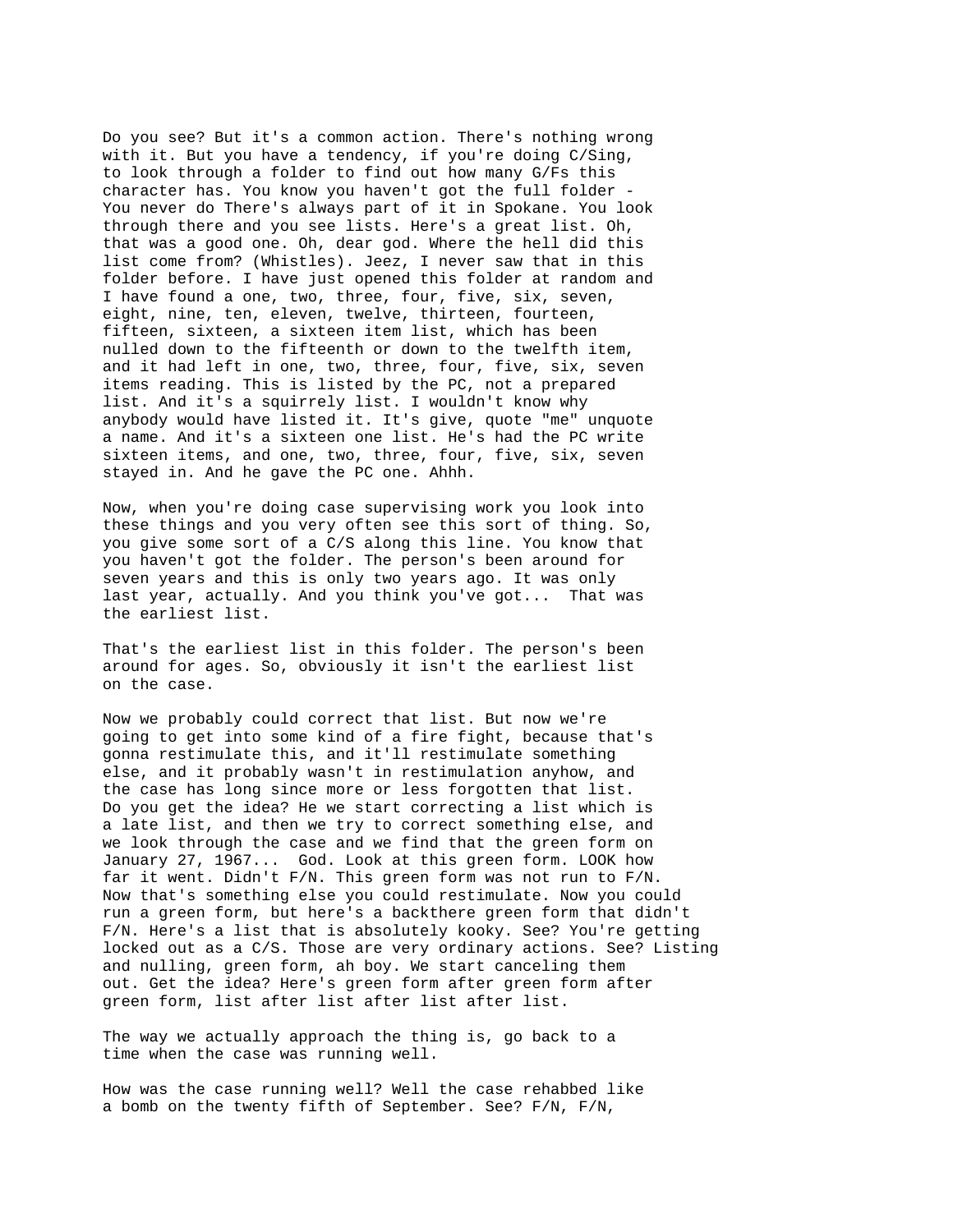F/N, F/N, F/N. Good indicators. All kinds of F/Ns all over the place. Apparent GIs. TA was normal action. So we aren't gonna correct back any further than that. Get the think? We're not gonna correct back of that. We're not gonna find something wrong with the case in 1962. If we are, we're gonna find it on a generality. And so, we get a procedure of, we take the area, now we've had green forms, there's a flubbed green form, there's a flubbed list.

Let's say this case does run into trouble and it's starting to fall on its' head. Now we've gone back to the area where it was running well, and it comes forward into another area and it isn't running well, and it's a little bit difficult to figure out why it wouldn't be running well.

Common error is the case doesn't F/N anymore. All of a sudden she stops F/Ning, TA goes up, something happens. Now we haven't got this area. Now we're being denied our normal repair weapons. There's listing, to do an S and D, to do a Remedy B. something like this, it's starting to get locked out, you see, by earlier bad listing. We haven't got the earliest lists. We don't know what one's in restim. You get the kind of a case supervisor problem you're being set up with? Now all problems of this character come under the heading of corrective problems.

The correction problems. So case supervisor problems fall into these two characters, and one is corrective, and that's corrective of the auditing, and the other one is advancing of the case.

They're two separate categories. You can't correct the auditing without advancing the case, but they are two separate categories. So all case supervisor actions come under the heading of corrective of the auditing, or advancing the case.

Now picking up and running out a psychoanalysis of 1895 is not corrective of the case. 'Cause there, it's the case. So that an assessment of resistive cases has a couple of items on it, which is audited over out Ruds or grades, and continuous overts on Dianetics and Scientology are the primary ones, that are corrective. You have to correct the case now. Somebody's goofed the floof. If the case got here this far, boy, and it's still reading on those two things, I wouldn't give you much for the auditing it had. Reading on one or the other of those continuous overts on Scientology and nobody picked that up? Audited over out Ruds or grades and nobody picked that up? Ah! So, you've got a corrective action of the auditing, or you've got remaining, or almost all of them, just advancing the case.

Now a case supervisor can advance cases by grades, or he can take an action to get charge off so the grade or action can be undertaken. That sounds funny. But it isn't funny and there's nothing very complex about it. And the case, somehow or another, has gotten to OT 2, and doesn't find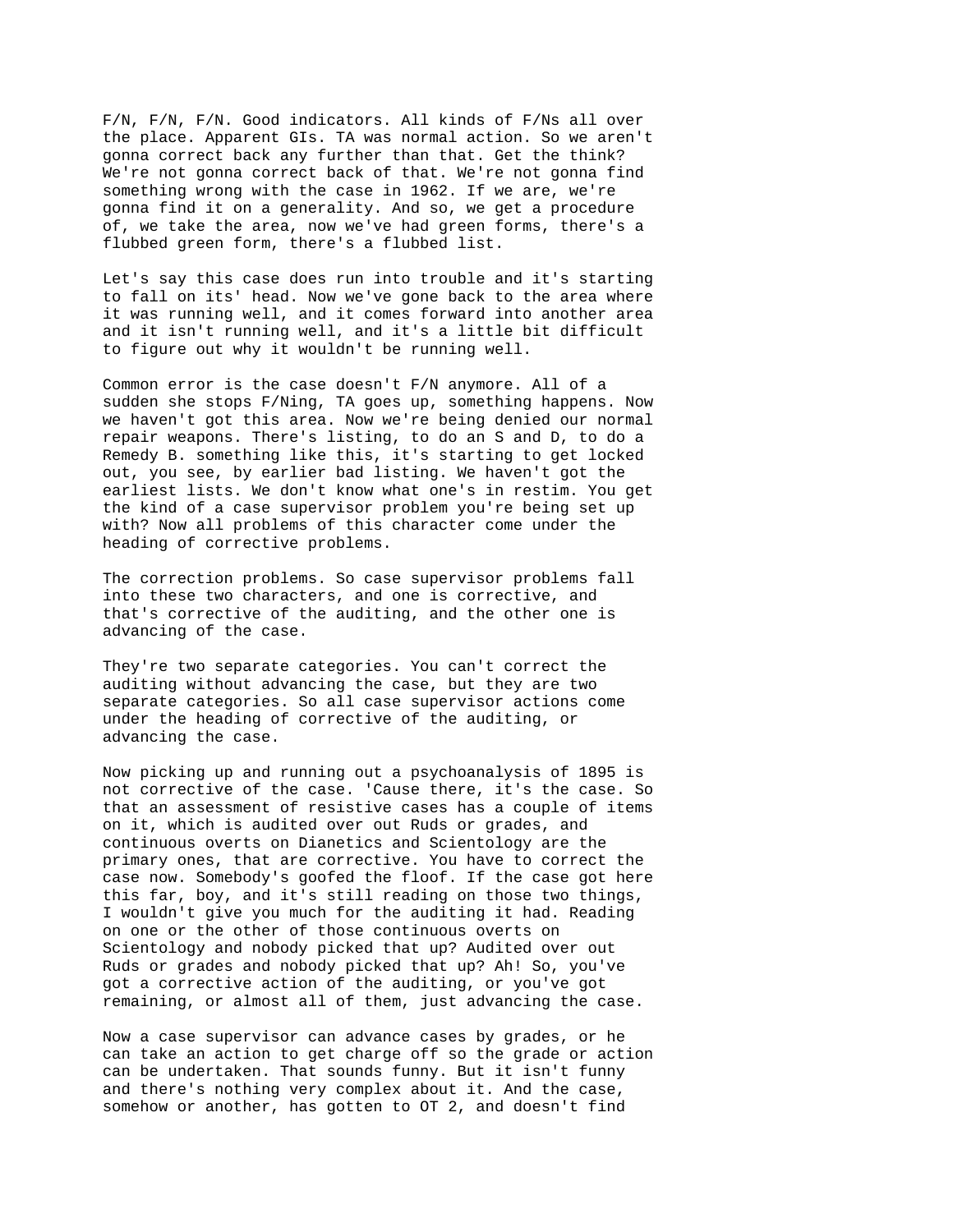any on 3. This simply means the case is too charged to be where it is at the time it is. Now the case wasn't brought up right. That's for sure. So, you might write up something on the order of, "Check the lower grades to see which ones have been run or not run." And the order would be, they would appear like this in a case supervisor folder. It's, "Fly the Ruds to F/N", that's any rud, first F/N you get on the Ruds, "Fly the Ruds to F/N." And there's something I could tell you about that. Actually the guy could have a PTP and he won't F/N on an ARC break. You should, by the strength of your magic eye, actually make him F/N on it, but the truth of the matter is if he's got a PTP or a missed withhold, he really doesn't F/N until he gets to it. So if the PC F/Ns on an ARC break you are very sure that he hasn't got a PTP or a missed withhold. Do you understand the rationale about it? So if he doesn't F/N on ARC break don't shoot somebody for it, because it's because he's got a PTP or a missed withhold.

If your auditor was absolutely cracker jack he could make him ARC on it. He could make him audit. He could just put his Ruds in. You know? Pffft! Ruds in.

The guys' confidence is such that his Ruds couldn't be out. You know, this kind of thing. 'Cause a rudiment, actually, is something the guy thinks is in his road.

So anyway, the case supervision of such a case will be to fly the Ruds to F/N. See he's at 2.

You look back to the folder, so you don't find much in the way of rehabs, and you say, "Fly the Ruds to F/N, two, check, rehab or check lower grades." A rehab or run to be absolutely correct. Lower grades you can say, "Check lower grades." Which isn't rehab them. Maybe he's had too many rehabs, but you're fairly sure that there's one out. One or more out. You could say, "Check or run lower grades." Or, "Rehab or run lower grades." It'd be two different case supervisions.

You think this guy, this guy, oh you can rehab somebody half to death, don't you see? So to avoid all the rehab you want him to check these things. Now there's several ways he could do it. He could actually take a list, a list and assess it from the lower grades, and find one that read, if the list would communicate to the person. But the other day we had a little kid, and he'd had several lower grades run on him, and I'll be a son of a gun, nobody'd ever taught him the name of the lower grades, and of course he wasn't a Class VI, he was only eight, and the auditor got in a hell of a fire fight with him, because the kid thought he'd been run on one process while he'd been run on another process. The whole difficulty is that the kid didn't know the names of the processes anyhow. The auditor'd just asked him the questions. Now the auditor, to check up the lower grades, asked with the process names. And so the kid didn't know what he'd been run on, and got into an awful confusion, and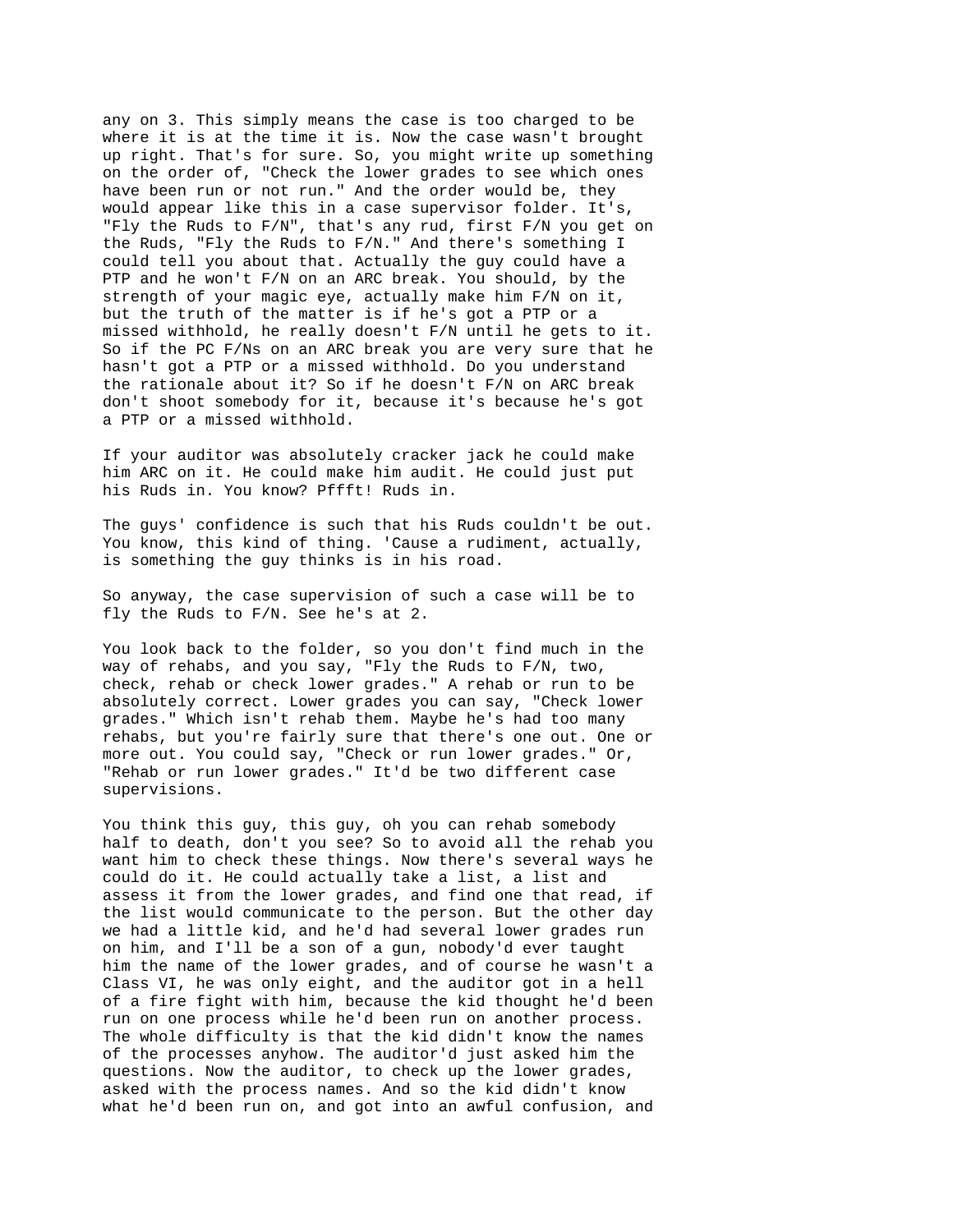dropped out of session. I noticed Vixie barking at him, so I imagine his Ruds are out. He probably has developed an ethics record by this time.

This, this would be a common action. You say, "Something's wrong." Alright, so this comes back to you again, this comes back to you again. There was some charge came off. And you want to get auditors used to just making fall; long fall B/D type actions, so that you can see how much charge is coming off. You know? On their work sheets. And it didn't take off too much charge, hut it took off some. The fellow had cognited on the fact that he had an ARC break while he was running a service facsimile, and he got the right service facsimile hut he had an ARC break at that time. And the auditor cleaned up the ARC break at that time. He got something off on the Ruds, and he got this bit off, do you see, on having an ARC break, then they run the service facsimile and that's it.

(Sigh) And this is what you're gonna be faced with case supervising some time. The TA was at 4.5 during the whole beginning Ruds and it didn't F/N. Now, high TA, overrun. Now you have a pat process listing what can be overrun, it's absolutely packaged. You do the same thing with it. You can run it all you want to, any time. It has no limits of any kind whatsoever. You could even be running it up at 9. There is no limit on it. Because if there's nothing been overrun, it simply F/Ns. And if something has been overrun it's something that's come into restimulation since the last time it was run, don't you see? It's not like a listing process. It's just a bunch of items that you're, you're finding something to audit. So you could do that.

Certainly that TA is up. And it comes back to you again. And the TA is at 4.5. And there isn't anything that the fellow thought was overrun. Now that's a wonderful opportunity to do something else. Just because the PC couldn't confront it or think of it, is no reason it isn't there. Something has been overrun.

Normally, in this current civilization at this particular time, I can tell you at once what is there.

LSD. LSD-25 is the first compound. Distributed by psychiatry to make drug addicts out of people. To show them, give them an idea of how it feels to be insane. Become very popular.

Or, it's pot, marijuana, cannabis indica is the proper name, or cannabis americana. The proper name of marijuana, whether grown in India or America. Hashish, which is simDly a solid substance made out of cannabis indica or cannabis americana. All of which looks like tumbleweed growing in some back lot. Very easy to come by. It's one of those. It's one of those. Or it is some medical preparation, or it is some drug which has been administered to treat the person for insanity, or it's a biochemical cure, or something of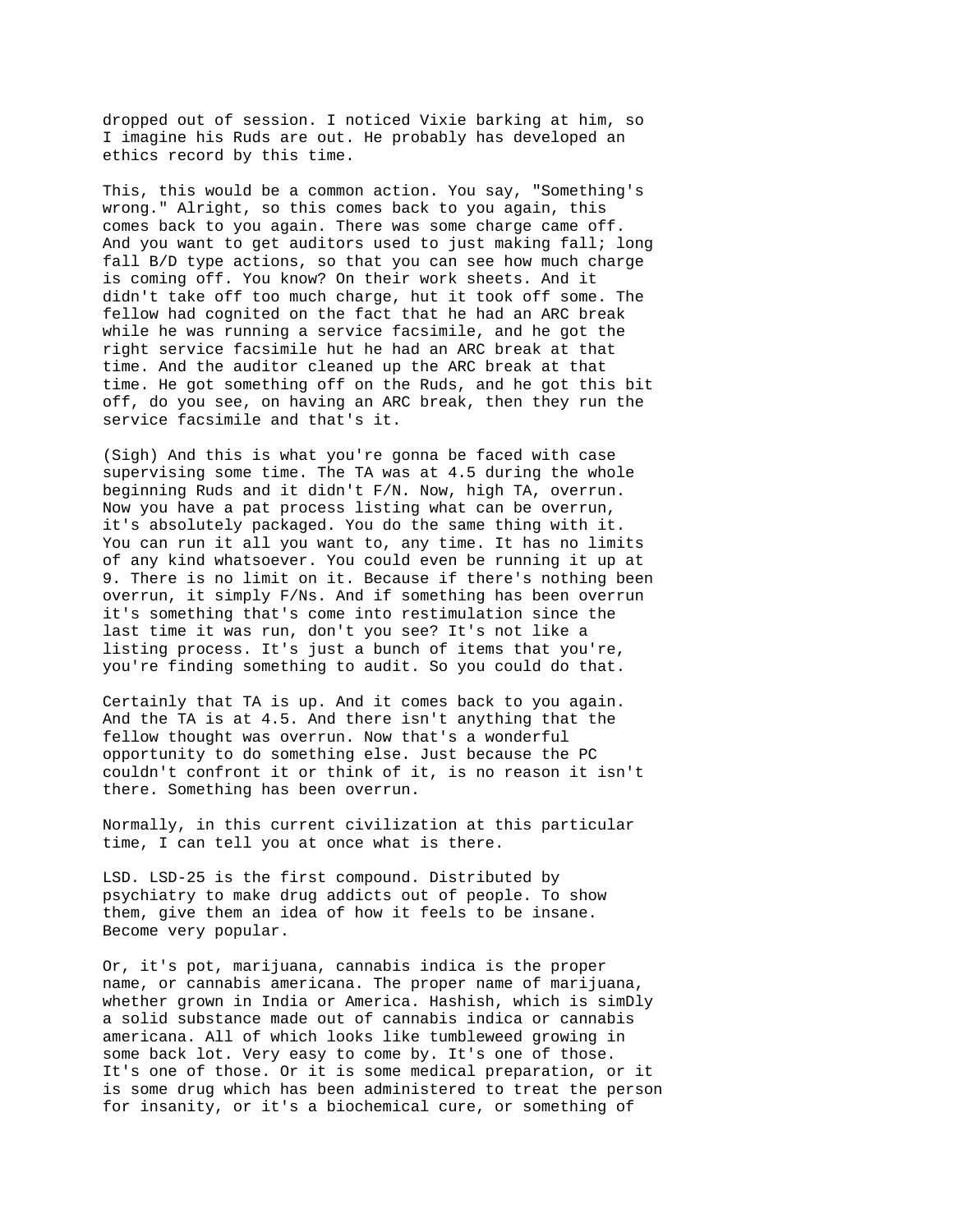this sort. And the individual thinks that he's been released someplace along that line.

Now you understand, you did the usual to begin with. You asked, What has been overrun?" But you didn't get to first base with this. It'll be drugs. It'll be drugs. And you'll rehab 'em.

And the tone arm behaves and the guy runs great. Those are just standard remedies. First you suspected, you see, that some auditing action was out. That is the easiest and closest one to handle. You couldn't find an auditing action that was out. Or you couldn't find one that was grossly out. Or the one you found out wouldn't straighten out. So, it's a life action. It's a high TA, so something has been overrun.

Now the TA is so low that the individual can hardly crawl. And I've tried to give you some subjective reality, not because you have low TAs, but I've tried to give you just some handling experience - And also, because it works on anybody. And also because you should do it before you; you actually should do it before you do a full rehab. It is your LX-1 process, which is simply an assessment of a prepared list, and then you get the down stat type of charge off the case. When he thinks he's been a down stat. And you run some engrams to get rid of that, run some overt engrams so that is won't key back in again, or won't be dramatized. And a lot of charge comes off the case, and then you can do a full rehab action. And you can get much more out of the full rehab action. That's just in the interest of getting charge of' the case.

Now notice that is a life action. That's actually a case gain type action. It doesn't have to be expressed. But it's a case gain type action.

Now let me show you how you could really foul it up. Because what I've told you is relatively simple. Now I can show you how you really foul it up. Got a high TA, a high TA, so we do an LX1 and run it, without putting, and forget to put in the Ruds. This would be gruesome beyond belief. The guy has a high TA. Well you think that's impossible that anybody would do anything like that? No, I assure you that in past years it has been almost fashionable to believe that the next grade would bring the TA down or up. That's how gross tech can go out. "Oh well TA's at 5. If we give him Power why that will bring it down." Oddly enough Power is actually adequate occasionally to bring it down because it hits some overrun in the process of running it. And it does come down. And that gives somebody a win. But this is one of those wins that has cut somebodies' throat. Because the next one won't come down. It'll just go up through the moon.

No. Your TA must be floating before every major action. That is something that seems very new. But you must float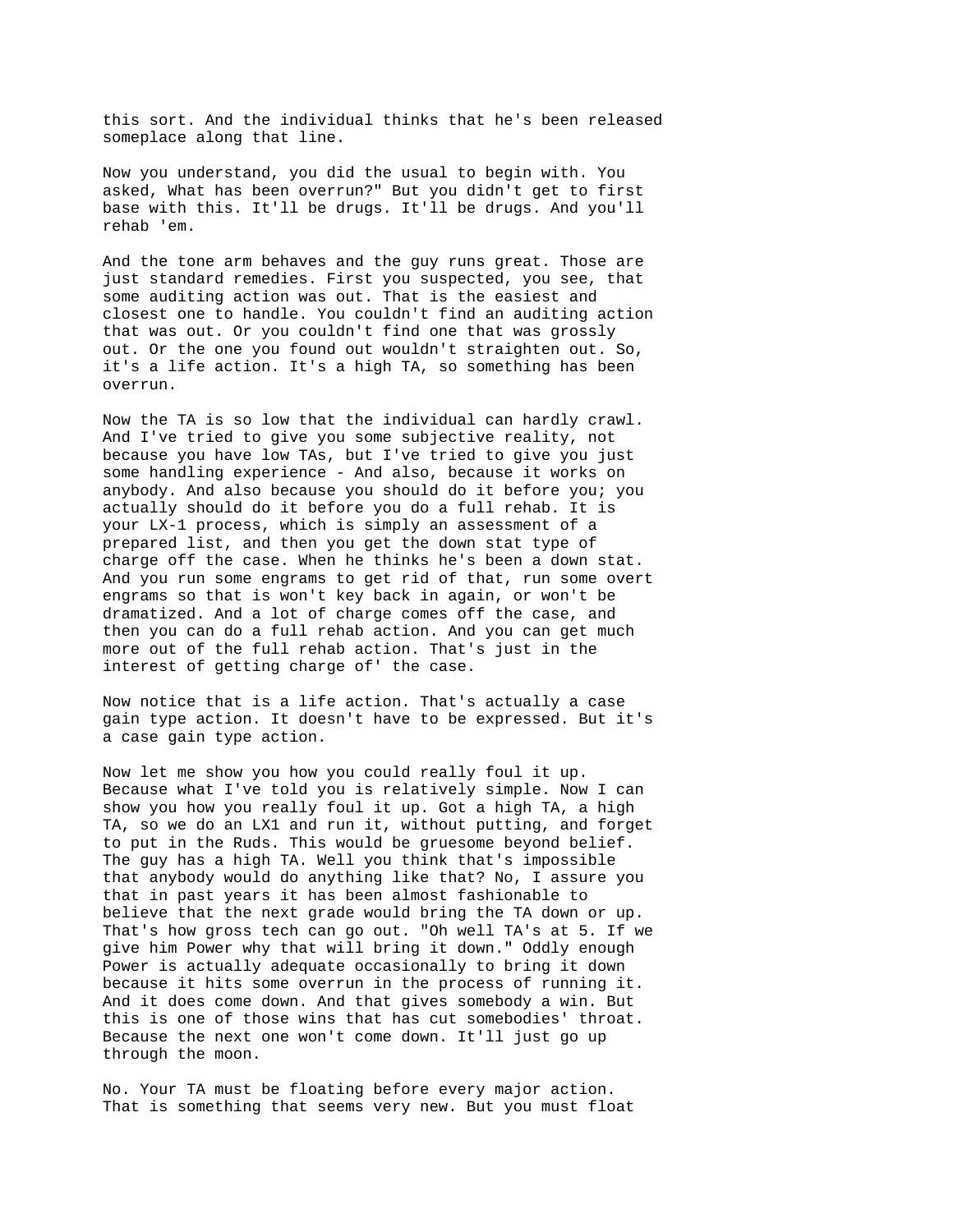the TA before every major action. The TA must always be floated before a major action. Well the think, get this little think on it. You could say, "Well Christ. If you float the TA before a major action why do the major actions" Well that's somebody that thinks his target is a floating needle. What he actually wants is a discharged case. And a floating needle floats on a release, so that if you comprehend the definition of release, comprehend the definition of erasure, comprehend the general definition of the bank, what it's all about, it becomes very obvious. A persons' reality is, goes up in direct proportion to the amount of charge he gets off his case.

There is some charge which has more quality than other charge. Charge taken off on the grades has more quality. Oddly enough, any charge taken off over enough centuries would probably discharge the case also. The rule is still there. So, you're monitoring against this. The guy bounces out of engrams. A guy can't come close to it. Therefore you want some kind of a discharging process before you send him into some major action. 'Cause he's in need of an assist. He's bunged up like a fire drill. He can't even approach the grades. He can't approach these next actions. So you have this whole little class of processes by which you discharge a case.

You can do various little things by which you take charge off a case. If you were to do a category of relatives, just to give you, this is the routine you see. Yes, the prepared list and the prepcheck. That's one of the methods of taking charge off a case. Do a list of all the different types of relatives an individual can have. There's usually every little girl had a favorite aunt, or something, who will show up as an ally suddenly and mysteriously at the last moment. You know, something like this. So let's do a list of relatives. This individualts talking about family, family, family, family, family, and so let's do a list of aunt, uncle, grandma, grandfather, father, mother, and so on and so forth. Now we're either gonna get an ally or suppressive out of this. We don't care what, see? All kinds of familial names. And then just for Portmanteau, you know, just for a grab bag and throw one in like friend.

And then we assess it, just standard assessment, and we prepcheck it, just a standard prepcheck, and the case starts blowing out. Guy says, "Great sessions" He doesn't realize we're trying to set him up to run something. We can just barely manage to fly the guys' Ruds after a half an hour of sweat. Case is too charged. We are undertaking major actions. So either the other earlier actions that have been undertaken on the case were badly undertaken, and didn't discharge the case the way they should have, or the individual is piling up more charge than anybody has a right to. In some fashion something is going on with this case.

You actually don't have to know what's going on with the case to the degree that you think you do. All you have to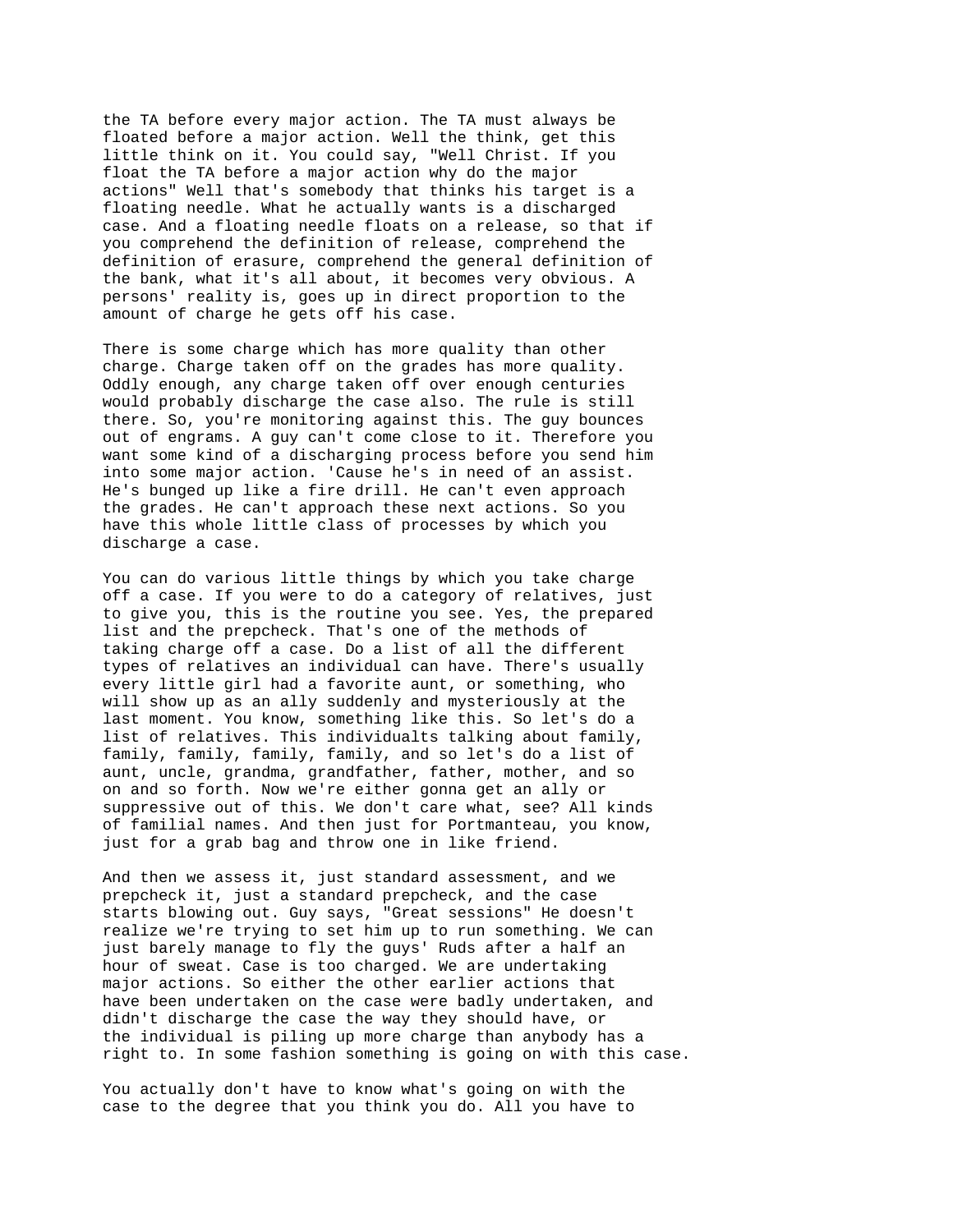know is, is let's get some charge off before we do anything else. Let's make this guy easy to fly. If we can't fly this guy easily, aww, let's work on it a bit here, huh? Let's do this, that or the other thing to straighten up. Let's take some charge off. Let's find some charge. Where is it?

So, you'll find yourself case supervisoring, doing this. Where the hell is some charge here? Of course you're up against the fact that most of the things you see in an auditing session have already been discharged.

Let's go back to a green form done by Mazie Gulch of Dry Gulch, South Dakota, who always is dry gulching PCs, and we're liable to find something very interesting in here: overts. What type of overts does this PC have? What does this PC specialize in here? Oh, a bit here. Yes, he has a lot of ignores... Well what do you know? He ignores dispatches. Ahh, good. Let's make a little list here. Administration, business, organizations, posts, orgs, we'll get some charge off this guy. Assess the thing and prepcheck it. He says, "God, how did they know?" So you're trying to find some charge so you can take it off, so that you can undertake it and get in Ruds easily and undertake major actions. That's clever case supervision. That's not clever correction. That is case advancement. You're not correcting the case to that degree. You're trying to advance the case. We're trying to set this case up to run the next grade. He'll get some real advance on the next grade. But we don't let him fumble into the next grade. We wouldn't let somebody go into the Clearing Course who wasn't in pretty good shape on R6EW.

Along with that we have a program where actually you fly the Ruds before you permit somebody to audit solo. He's got to come in and have his Ruds flown. And he's studied the material, got it all taped what he's supposed to do. He's got to come in, and get his Ruds flown before he's permitted to solo audit. And then he's got to turn in the first session to the C/S and get a C/S on it, and get his next C/S before he can do his next session. And then very few people will be getting into trouble. It would only be the dishonest bloke who does seven sessions without a C/S that wraps himself around a telegraph pole.

But you get what the think is? So, on the one hand we're trying to advance the case by taking off charge, and we're doing it in an auditing session whereby we're permitting the individual to confront and handle his bank, because of the assistance of the auditor. And we can take off major charge in an auditing action so as to set up a case so he can handle it in solo. If a guy can't handle his case in solo he had better have an auditor. Do you follow? These are the different attitudes of auditing. There is on the one hand, the planning of it, the putting together of it, and so forth, ana then there's the application of it. These are two separate zones and areas. But a guy who can't apply it well is not likely to be able to order it well. And